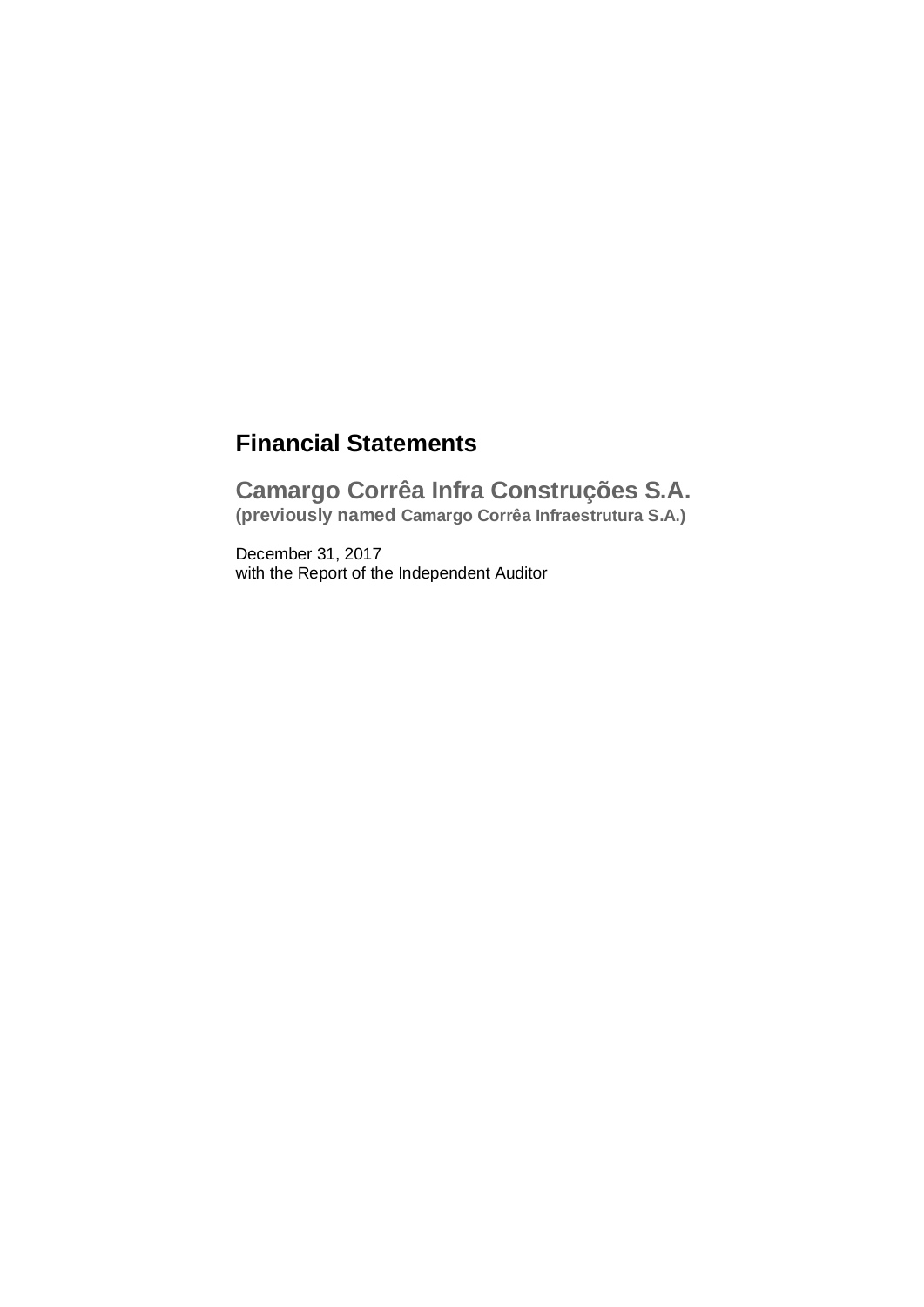Financial Statements

December 31, 2017

Table of Contents

| Audited financial statements |  |
|------------------------------|--|
|                              |  |
|                              |  |
|                              |  |
|                              |  |
|                              |  |
|                              |  |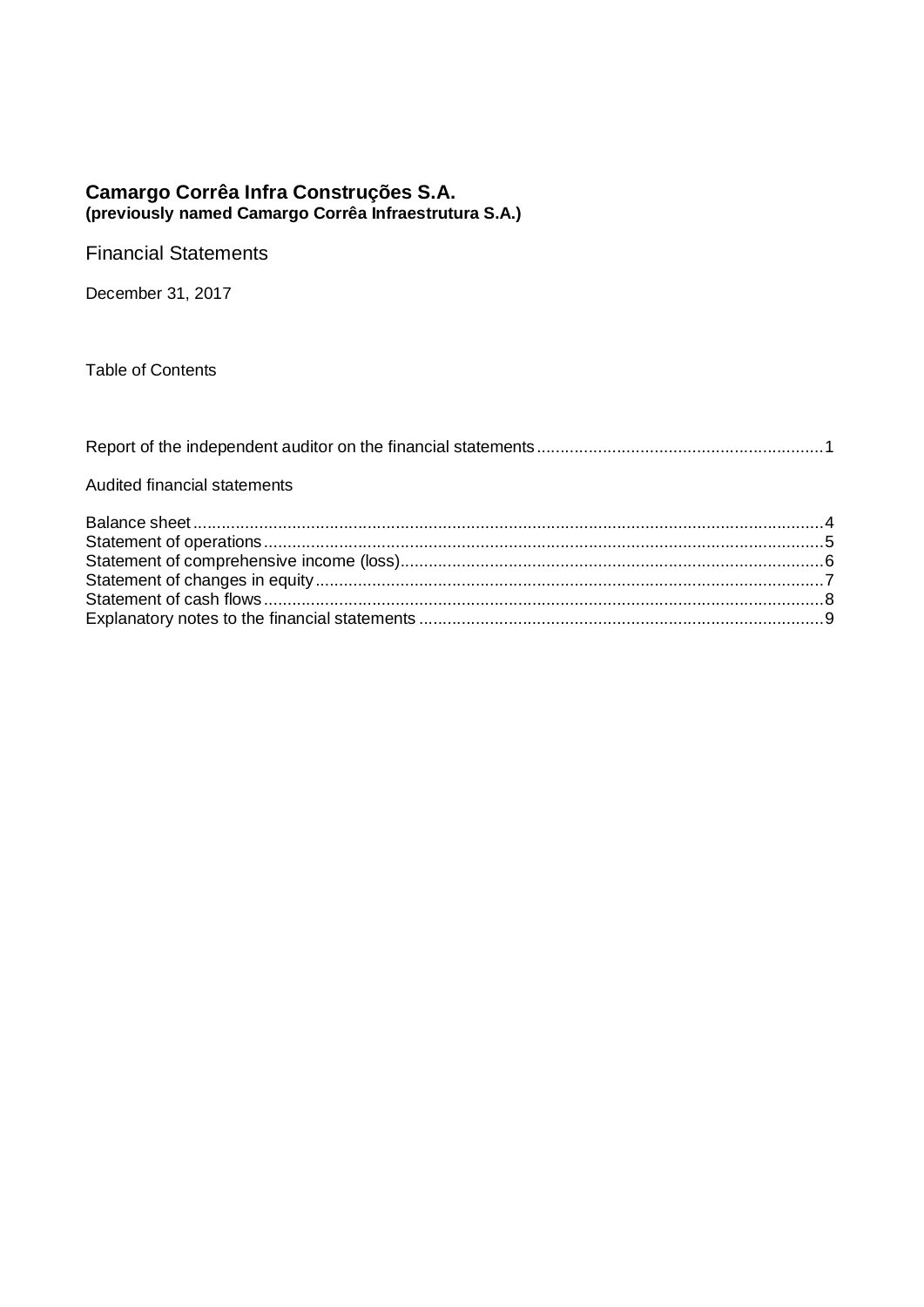

**São Paulo Corporate Towers** Av. Presidente Juscelino Kubitschek, 1.909 Vila Nova Conceição 04543-011 - São Paulo - SP - Brazil

Phone: +55 11 2573-3000 ey.com.br

#### **A free translation from Portuguese into English of Report of Independent Auditor on the financial statements prepared in Brazilian currency**

# **Report of the independent auditor on the financial statements**

To the Shareholders and Administrators of **Camargo Corrêa Infra Construções S.A. (previously named Camargo Corrêa Infraestrutura S.A.)** São Paulo - SP

#### **Opinion**

We have audited the financial statements of Camargo Corrêa Infra Construções S.A. (previously named Camargo Corrêa Infraestrutura S.A.) ("Company"), which comprise the balance sheet as of December 31, 2017 and the statements of operations, of comprehensive income (loss), of changes in equity and of cash flows for the year then ended, and notes to the financial statements, including a summary of significant accounting policies.

In our opinion, the accompanying financial statements present fairly, in all material aspects, the financial position of Camargo Corrêa Infra Construções S.A. (previously named Camargo Corrêa Infraestrutura S.A.) as of December 31, 2017, and its financial performance and its cash flows for the year then ended in accordance with the accounting practices adopted in Brazil.

#### **Basis for the opinion**

We conducted our audit in accordance with Brazilian and international audit standards. Our responsibilities, under those standards, are further described in the "*Auditor's responsibility for the audit of the financial statements*" section of our report. We are independent in relation to the Company and comply with the relevant ethical principles set forth in the Code of Professional Ethics for Accountants and the professional standards issued by the Brazil's National Association of State Boards of Accountancy ("CFC"), and comply with the other ethical responsibilities in accordance with these requirements. We believe that the audit evidence we have obtained is sufficient and appropriate to support our opinion.

#### **Responsibilities of management and those charged with governance for the financial statements**

Management is responsible for the preparation and fair presentation of these financial statements in accordance with the accounting practices adopted in Brazil and for such internal controls as management determines is necessary to enable the preparation of the financial statements that are free from any material misstatement, whether due to fraud or error.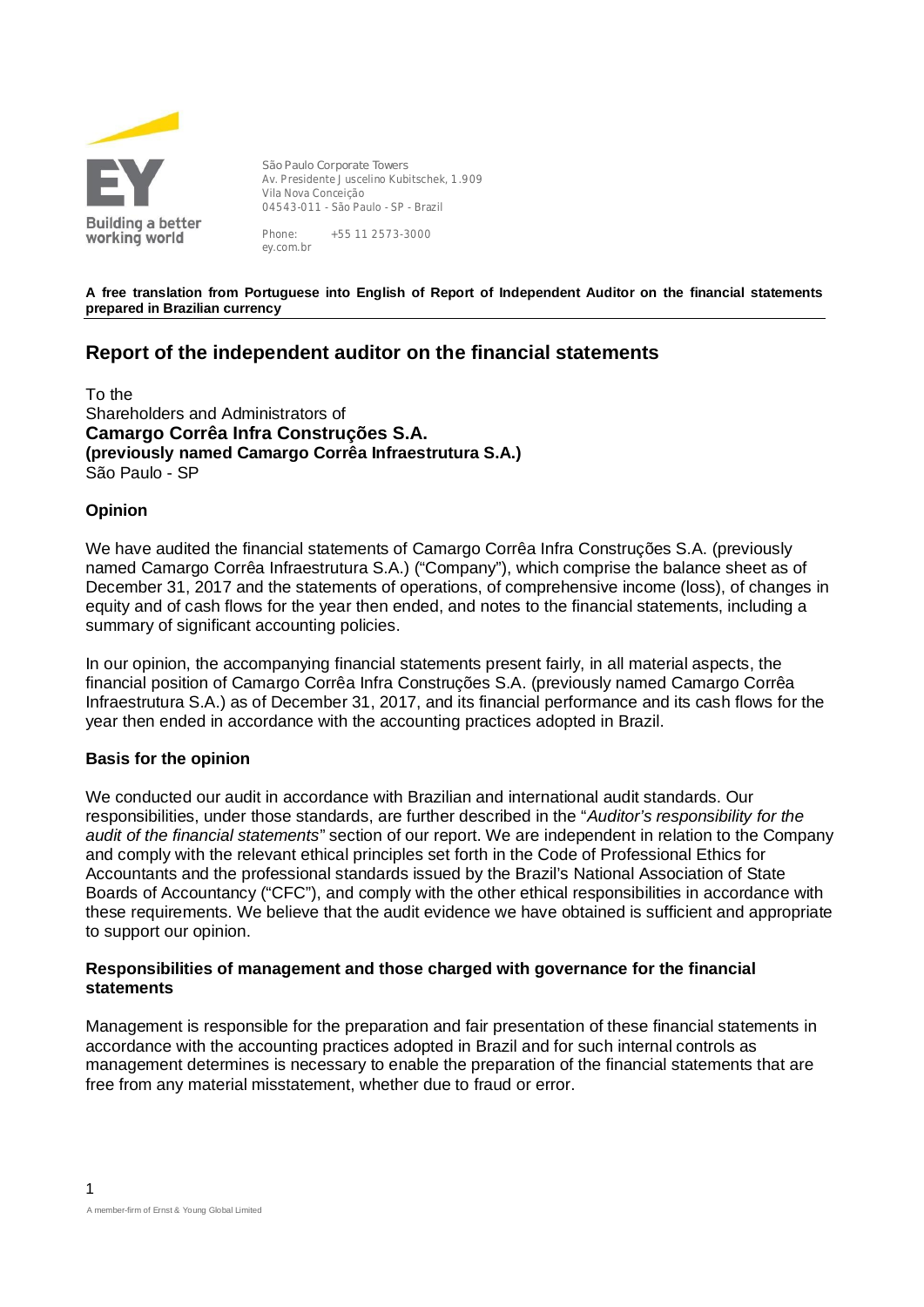

In preparing the individual and consolidated financial statements, management is responsible for assessing the Company's ability to continue as a going concern, disclosing, as applicable, matters related to going concern and using the going concern basis of accounting, unless management either intends to liquidate the Company or to cease operations, or has no realistic alternative but to do so.

Those charged with governance are responsible for overseeing the Company's financial reporting process.

#### **Auditor's responsibility for the audit of the financial statements**

Our objectives are to obtain reasonable assurance about whether the financial statements as a whole are free from material misstatement, whether due to fraud or error, and to issue an auditor's report that includes our opinion. Reasonable assurance is a high level of assurance, but is not a guarantee that the audit conducted in accordance with Brazilian and international audit standards on auditing will always detect a material misstatement when it exists. Misstatements can arise from fraud or error and are considered material if, individually or in the aggregate, they could reasonably be expected to influence the economic decisions of users taken on the basis of these financial statements.

As part of the audit conducted in accordance with the Brazilian and international audit standards on auditing, we exercise professional judgment and maintain professional skepticism throughout the audit. We also:

- Identify and assess the risks of material misstatement of the financial statements, whether due to fraud or error, design and perform audit procedures responsive to those risks, and obtain audit evidence that is sufficient and appropriate to provide a basis for our opinion. The risk of not detecting a material misstatement resulting from fraud is higher than for one resulting from error, as fraud may involve override of internal control, collusion, forgery, intentional omissions or misrepresentations.
- Obtain an understanding of internal control relevant to the audit in order to design audit procedures that are appropriate in the circumstances, but not for the purpose of expressing an opinion on the effectiveness of the Company's internal control.
- Evaluate the appropriateness of accounting policies used and the reasonableness of accounting estimates and related disclosures made by management.
- Conclude on the appropriateness of management's use of the going concern basis of accounting and, based on the audit evidence obtained, whether a material uncertainty exists related to events or conditions that may cast substantial doubt as to the Companies' ability to continue as a going concern. If we conclude that a material uncertainty exists, we are required to draw attention in our auditor's report to the related disclosures in the financial statements or, if such disclosures are inadequate, to modify our opinion. Our conclusions are based on the audit evidence obtained up to the date of our auditor's report. However, future events or conditions may cause the Company to cease to continue as a going concern.
- Evaluate the overall presentation, structure and content of the financial statements, including the disclosures, and whether the financial statements represent the corresponding transactions and events in a manner that achieves fair presentation.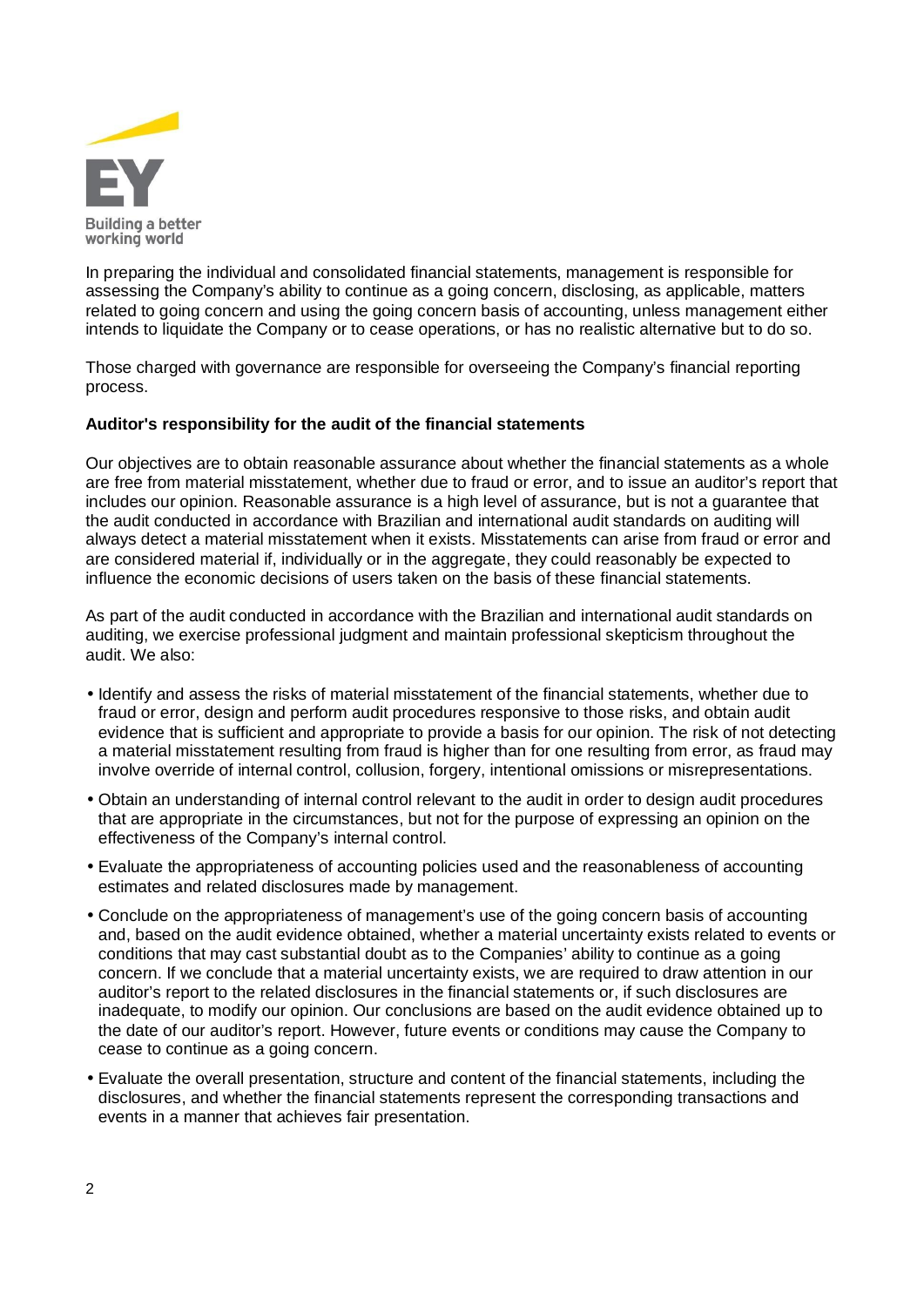

We communicate with those charged with governance, regarding, among other matters, the planned scope, and timing of the audit and the significant audit findings, including any significant deficiencies in the internal controls that we identified during our audit.

São Paulo, April 20, 2018.

ERNST & YOUNG Independent Auditors S.S. CRC-2SP034519/O-6

 $\infty$ z

Marcos Alexandre S. Pupo Accountant CRC-1SP221749/O-0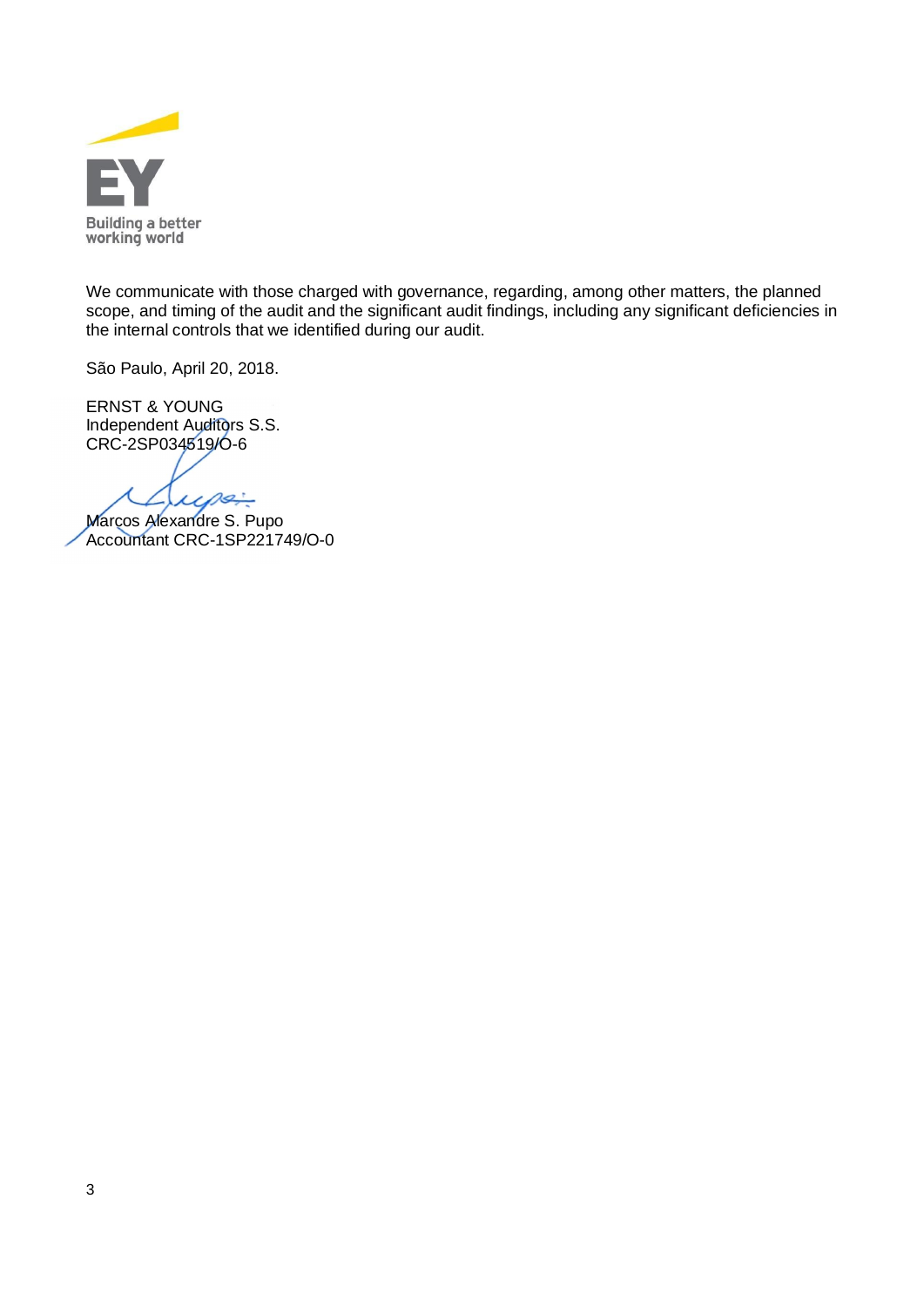Balance sheet

As of December 31, 2017 and 2016 (In thousands of Reais - R\$)

|                                             | <b>Note</b>    | 2017    | 2016    |
|---------------------------------------------|----------------|---------|---------|
| Assets                                      |                |         |         |
| Current                                     |                |         |         |
| Cash and cash equivalents                   | 4              | 5,586   | 17,567  |
| Securities and exchange                     | $\overline{4}$ | 40,899  | 3,200   |
| Accounts Receivable from customers          | 5              | 21,143  | 10,972  |
| Related Parties (intercompany)              | 6              | 4,274   | 23,976  |
| Inventory                                   |                | 215     | 707     |
| Assets destined for sale                    |                | 569     | 44      |
| Other credits                               | $\overline{7}$ | 7,292   | 733     |
| <b>Total Current Assets</b>                 |                | 79,978  | 57,199  |
|                                             |                |         |         |
| Noncurrent                                  |                |         |         |
| Deferred income tax and social contribution | 10             |         | 1,147   |
| Related Parties (intercompany)              | 6              | 92,360  | 88,253  |
| <b>Judicial Deposits</b>                    |                | 136     | 68      |
| Other credits                               |                | 388     | 14      |
|                                             |                | 92,884  | 89,482  |
|                                             | 8              |         |         |
| <b>Fixed Assets</b>                         |                | 116,879 | 8,846   |
| Intangible                                  |                | 61      | 81      |
| <b>Total Non-Current Assets</b>             |                | 209,824 | 98,409  |
| <b>Total assets</b>                         |                | 289,802 | 155,608 |
| Liabilities and equity                      |                |         |         |
| Current                                     |                |         |         |
| Vendors                                     |                | 11,700  | 12,670  |
| Loans and financing                         |                | 3       | 18      |
| Related Parties (intercompany)              | 6              | 450     | 1,636   |
| Wages, vacation pay and charges payable     | 9              | 9,504   | 3,363   |
| Income Tax and Social Contributions payable |                |         | 1,646   |
| Taxes payable                               |                | 2,228   | 3,123   |
| Advance from customers                      | 6              |         | 22,815  |
| Proposed dividends                          | 11             | 4,408   | 4,408   |
| Costs to be incurred                        |                | 14,574  |         |
| Other obligations                           |                | 360     | 1,222   |
| <b>Total Current Liabilities</b>            |                | 43,227  | 50,901  |
|                                             |                |         |         |
| Noncurrent                                  |                |         |         |
| Loans and financing                         |                |         | 3       |
| Deferred income tax and social contribution | 10             | 10,502  |         |
| Reserve for labor risks                     |                | 6       | 9       |
| <b>Total Non-Current Liabilities</b>        |                | 10,508  | 12      |
|                                             |                |         |         |
| Equity                                      | 11             |         |         |
| <b>Share Capital</b>                        |                | 224,587 | 77,480  |
| <b>Profit Reserve</b>                       |                | 11,480  | 27,215  |
| Total equity                                |                | 236,067 | 104,695 |
| Total liabilities and equity                |                | 289,802 | 155,608 |
|                                             |                |         |         |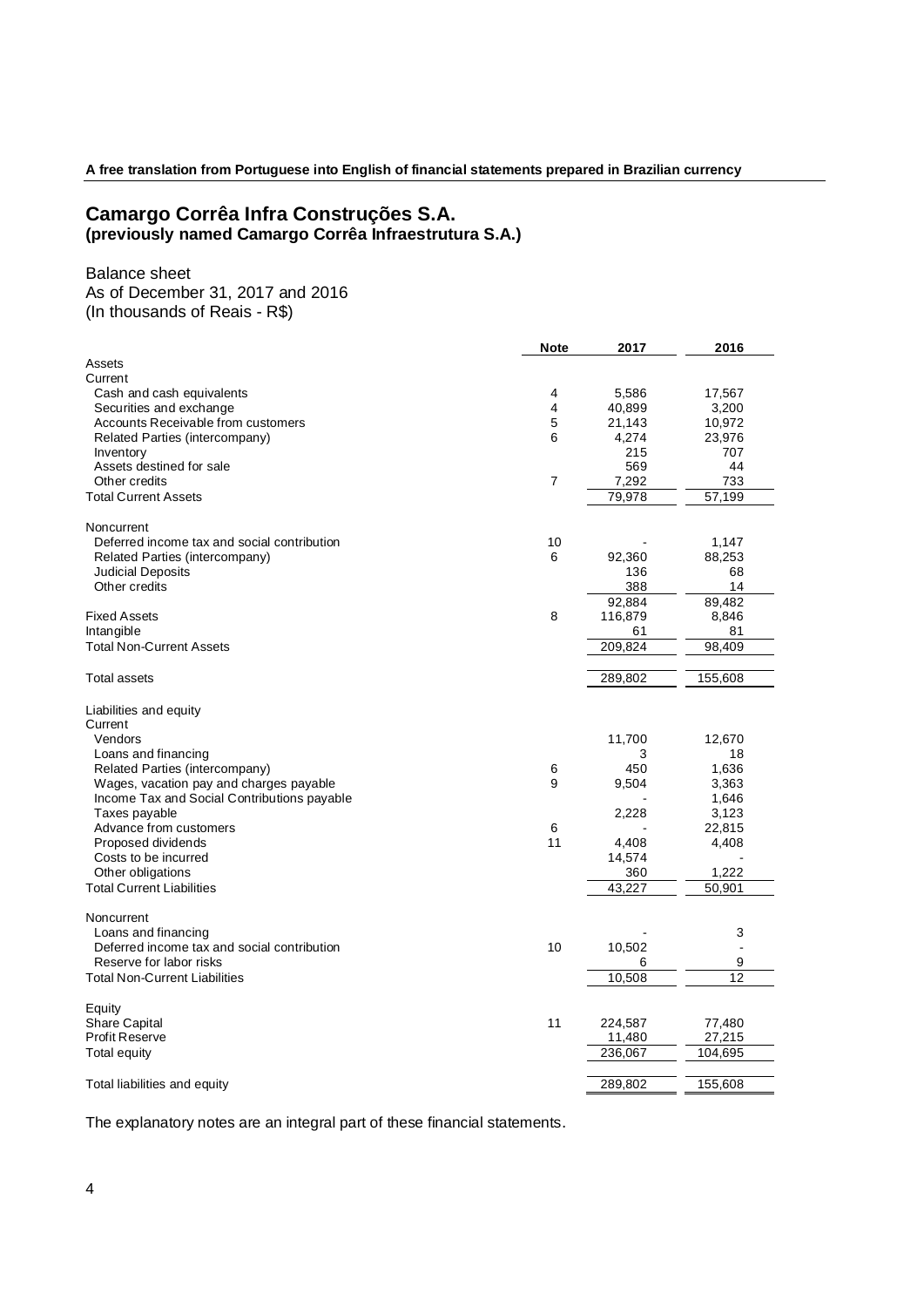Statement of operations

Years ended December 31, 2017 and 2016

(In thousands of Reais – R\$, except the (loss) profit per share)

|                                                                                                          | <b>Note</b> | 2017                    | 2016                    |
|----------------------------------------------------------------------------------------------------------|-------------|-------------------------|-------------------------|
| Revenue from Services                                                                                    | 12          | 132,802                 | 182,783                 |
| Cost of services provided                                                                                | 13          | (141,548)               | (159, 926)              |
| Gross (Loss) Profit                                                                                      |             | (8,746)                 | 22,857                  |
| Operational Revenue (Expenses)<br>General and administrative<br>Other operational, net income (expenses) | 13<br>13    | (16,621)<br>73          | (401)<br>(263)          |
| (Loss) earnings before financial result                                                                  |             | (25, 294)               | 22,193                  |
| <b>Financial revenues</b><br><b>Financial expenses</b>                                                   | 14<br>14    | 4,114<br>(683)<br>3,431 | 7,558<br>(181)<br>7,377 |
| (Loss) profit before income tax and social contribution                                                  |             | (21, 863)               | 29,570                  |
| Income Tax And Social Contribution<br>Current<br>Deferred                                                | 10<br>10    | 6,128                   | (5,257)<br>(4, 722)     |
| (Loss) net profit of the fiscal year                                                                     |             | (15, 735)               | 19,591                  |
| (Loss) Basic profit and diluted per share                                                                | 11          | (1.09)                  | 1.57                    |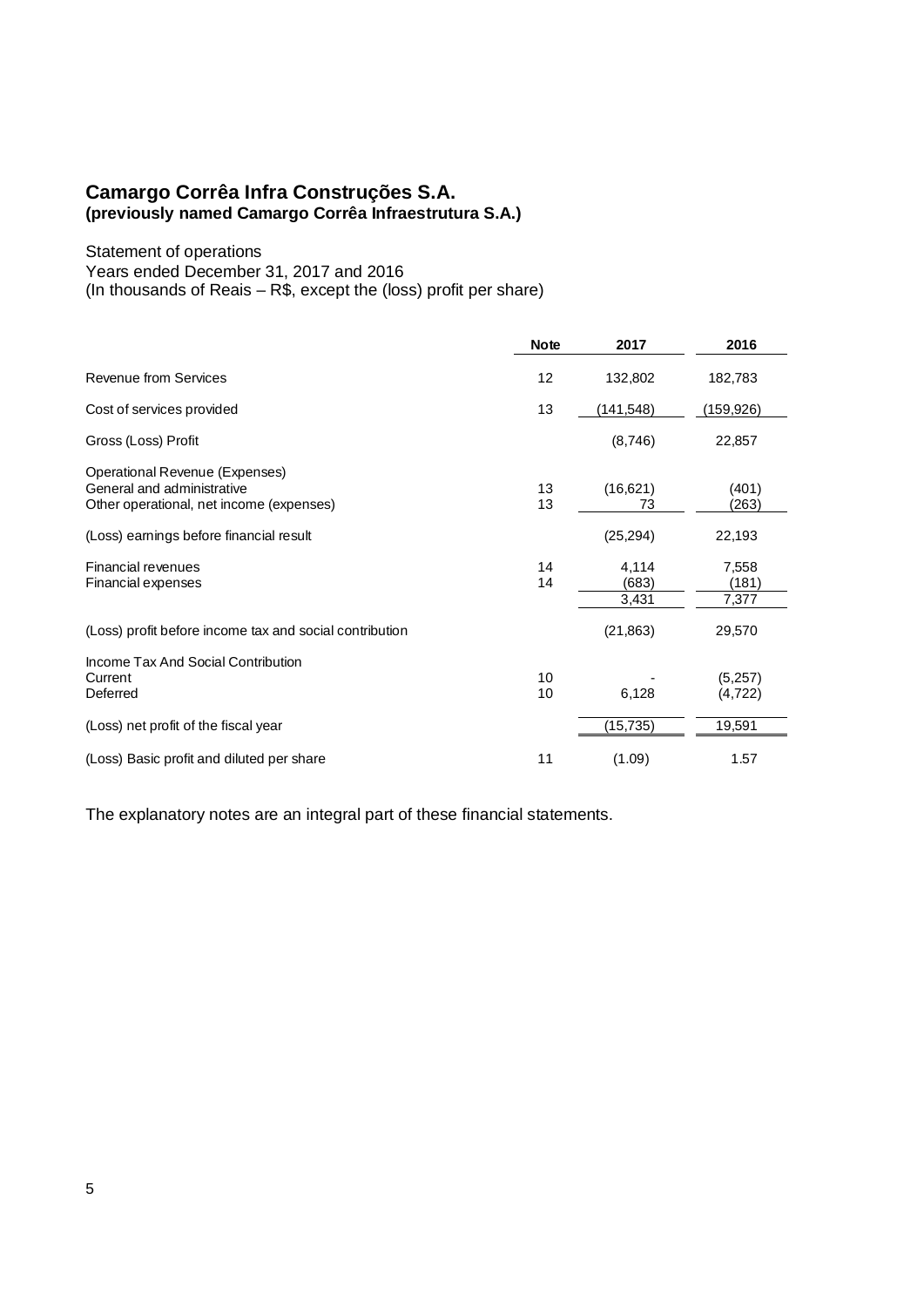Statement of comprehensive income (loss) Years ended December 31, 2017 and 2016 (In thousands of Reais - R\$)

|                                               | 2017      | 2016   |
|-----------------------------------------------|-----------|--------|
| (Loss) net profit of the fiscal year          | (15, 735) | 19.591 |
| Other comprehensive income                    |           | -      |
| Total Comprehensive Income of the Fiscal Year | (15,735)  | 19.591 |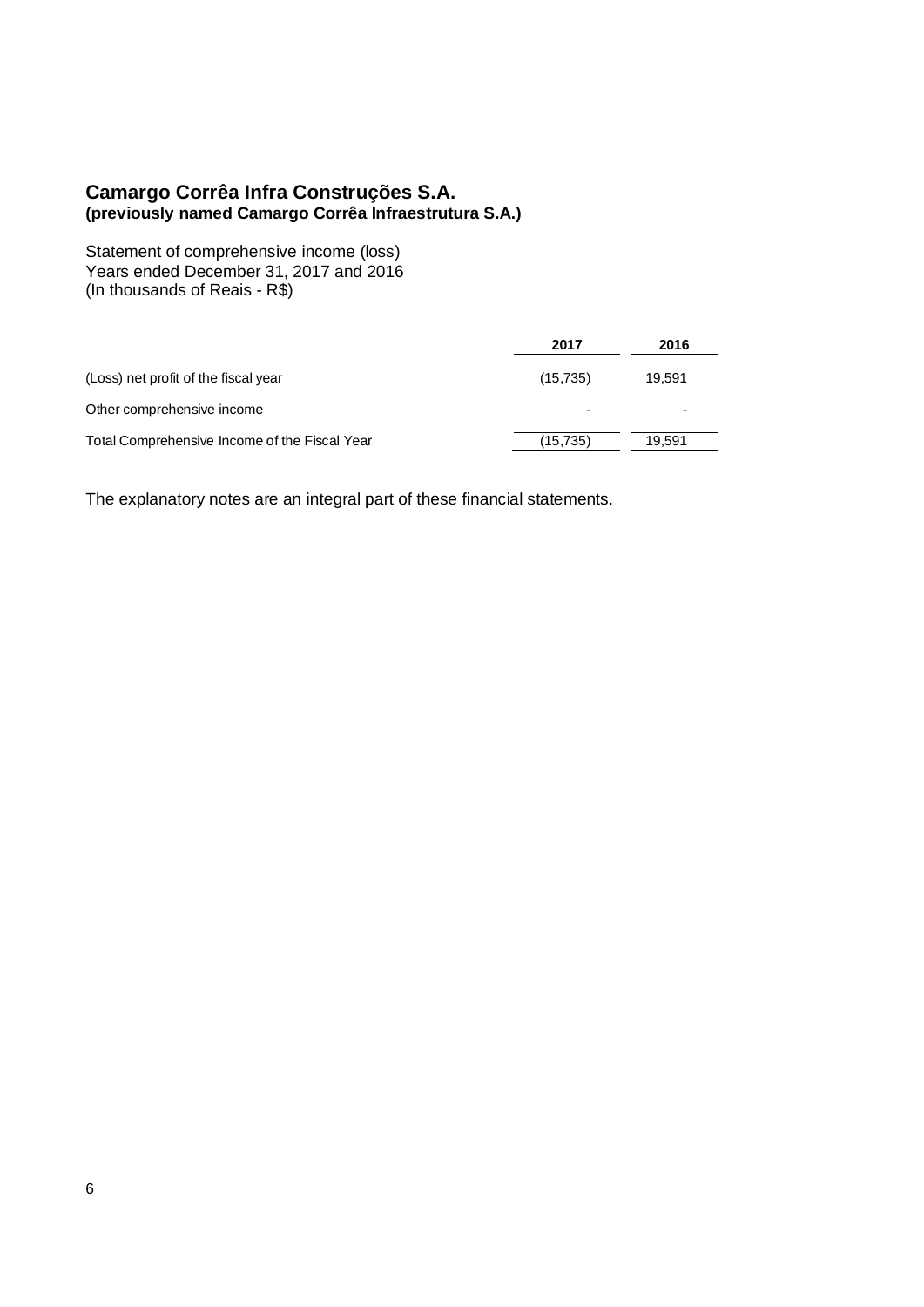Statement of changes in equity Years ended December 31, 2017 and 2016 (In thousands of Reais - R\$)

|                                                                                                                                                             |                |                         | <b>Profit Reserve</b>    |                                       |                                |                                         |                             |
|-------------------------------------------------------------------------------------------------------------------------------------------------------------|----------------|-------------------------|--------------------------|---------------------------------------|--------------------------------|-----------------------------------------|-----------------------------|
|                                                                                                                                                             |                |                         |                          | <b>Reserve for</b>                    | Reserve of                     | <b>Profits</b>                          | <b>Total</b>                |
|                                                                                                                                                             | <b>Note</b>    | <b>Share</b><br>Capital | Legal<br>Reserve         | <b>Renewal of</b><br><b>Equipment</b> | <b>Retention</b><br>of profits | (loss)<br><b>Accumulated</b>            | <b>Net</b><br><b>Equity</b> |
| Balances of December 31, 2015                                                                                                                               |                | 77,480                  | 802                      | 802                                   | 10,428                         | $\overline{\phantom{a}}$                | 89,512                      |
| Net Profits of the year                                                                                                                                     |                |                         | $\overline{\phantom{a}}$ |                                       | $\overline{\phantom{a}}$       | 19,591                                  | 19,591                      |
| <b>Destinations</b><br>Legal Reserve<br>Establishment of reserve for renewal of equipment<br>Minimum dividends<br>Establishment of profit retention reserve |                |                         | 980                      | 980<br>٠                              | 13,223                         | (980)<br>(980)<br>(4, 408)<br>(13, 223) | (4, 408)                    |
| Balances of December 31, 2016                                                                                                                               |                | 77,480                  | 1,782                    | 1,782                                 | 23,651                         |                                         | 104,695                     |
| Losses in the Fiscal Year                                                                                                                                   |                |                         |                          |                                       |                                | (15, 735)                               | (15, 735)                   |
| Capital Increase - Equity<br>Capital Increase with financial resources<br>Absorption of losses of the fiscal year                                           | 11<br>11<br>11 | 97,107<br>50,000        | $\overline{\phantom{a}}$ | ٠                                     | (15, 735)                      | 15,735                                  | 97,107<br>50,000            |
| Balances of December 31, 2017                                                                                                                               |                | 224,587                 | 1,782                    | 1,782                                 | 7,916                          |                                         | 236,067                     |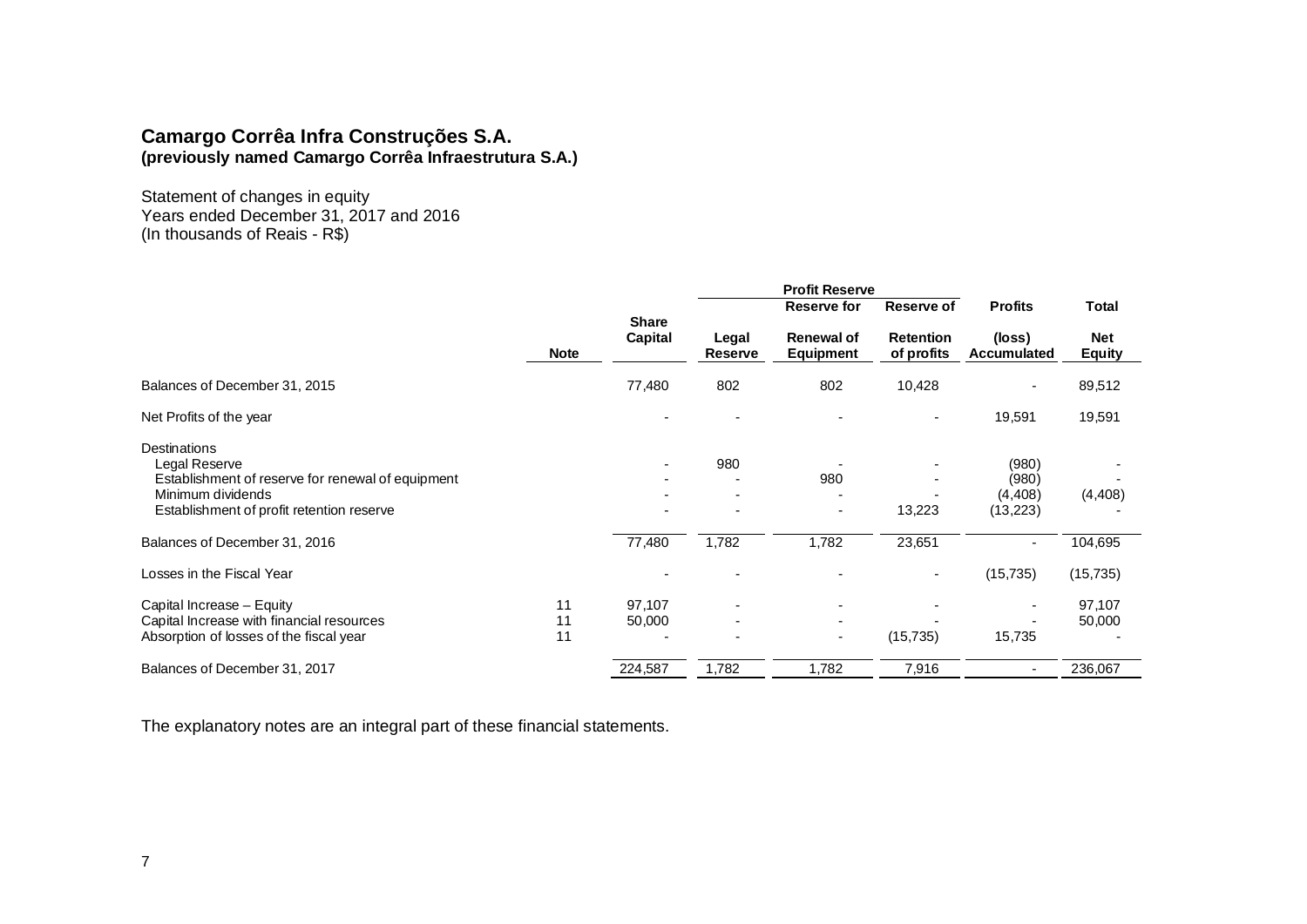Statement of cash flows Years ended December 31, 2017 and 2016 (In thousands of Reais - R\$)

|                                                                                         | 2017      | 2016           |
|-----------------------------------------------------------------------------------------|-----------|----------------|
|                                                                                         |           |                |
| Cash Flow of the Operational Activities                                                 |           |                |
| (Loss) profit before income tax and social contribution                                 | (21, 863) | 29,570         |
| Adjustments to reconcile (loss) profit before income taxes and social contribution with |           |                |
| net cash (invested in) generated by operating activities                                |           |                |
| Depreciation and amortization (Note 13)                                                 | 687       | 557            |
| Establishment of allowance for <i>impairment</i> - Fixed Assets (Note 13)               | 6,198     |                |
| Interests and charges provisioned for                                                   |           | $\overline{2}$ |
| Interests on securities and exchange (Note 14)                                          | (1,249)   | (5,080)        |
| Interests on Ioan (Note 14)                                                             | (2,796)   | (2,898)        |
| Establishment (reversal) of reserve for labor risks                                     | (3)       | (1)            |
| Loss in sale of fixed assets                                                            | 111       | 684            |
| Reduction (Increase) in operating assets                                                |           |                |
| Accounts Receivable from customers                                                      | (10, 171) | (5,829)        |
| Related Parties (intercompany)                                                          | (5,309)   | (276)          |
| Inventory                                                                               | 492       | 202            |
| <b>Judicial Deposits</b>                                                                | (68)      | (11)           |
| Other credits                                                                           | (6,903)   | 178            |
| Increase (reduction) in operating liabilities                                           |           |                |
| Vendors                                                                                 | (970)     | (2,701)        |
| Related Parties (intercompany)                                                          | (1, 186)  | 1,575          |
| Wages, vacation pay and charges payable                                                 | 6,141     | 1,166          |
| Income Tax and Social Contributions payable                                             | 1,809     | (1,378)        |
| Taxes payable                                                                           | (895)     | 819            |
| Advance from customers                                                                  | (22, 815) | (36, 912)      |
| Other obligations and costs to be incurred                                              | 13,712    | (50)           |
| Cash invested in/generated by operations                                                | (45,078)  | (20, 383)      |
| Interests paid on loans and financing                                                   |           | (2)            |
| Income tax and social contributions paid                                                | (3, 451)  | (4,039)        |
| Net cash applied in operating activities                                                | (48, 529) | (24, 424)      |
| Cash Flow of the Investment Activities:                                                 |           |                |
| Securities and exchange                                                                 | (36, 448) | 13,440         |
| Acquisition of fixed assets (Note 8)                                                    | (1,651)   | (169)          |
| Cash received for the sale of fixed assets                                              | 965       |                |
| Net cash (invested in) generated by investment activities                               | (37, 134) | 13,271         |
|                                                                                         |           |                |
| Cash flow from financing activities                                                     |           |                |
| Intercompany loans                                                                      | 23,700    | (58, 746)      |
| Capital increase (Note 11)                                                              | 50,000    |                |
| Payment of dividends                                                                    |           | (1,011)        |
| Payment of loans and financing                                                          | (18)      | (18)           |
| Net cash used in financing activities                                                   | 73,682    | (59, 775)      |
| Reduction of cash and cash equivalents                                                  | (11, 981) | (70,928)       |
| Cash and cash equivalent in the beginning of the fiscal year                            | 17,567    | 88,495         |
| Cash and cash equivalent at the end of the fiscal year                                  | 5,586     | 17,567         |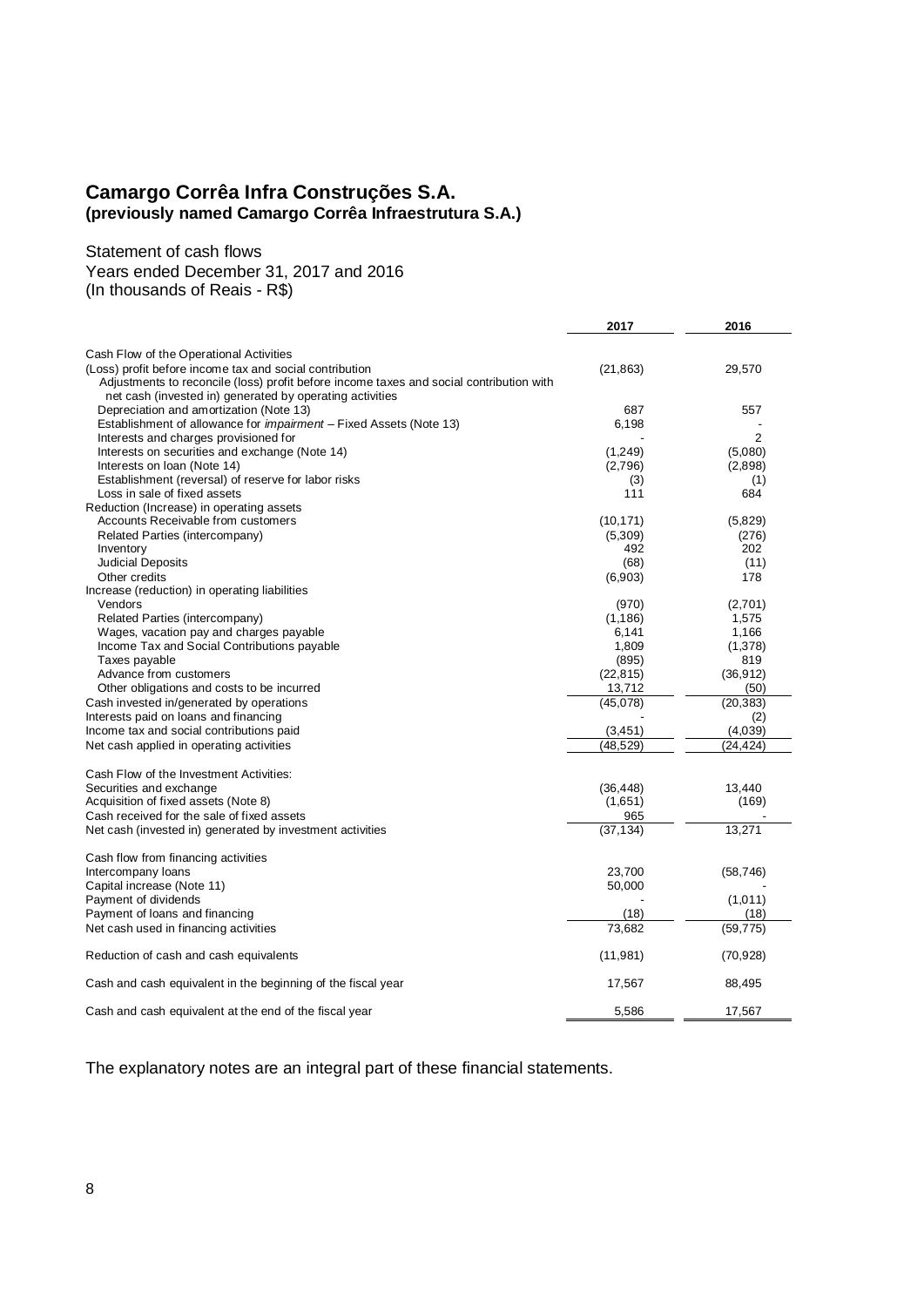Explanatory notes to the financial statements December 31, 2017 (Amounts stated in Reais - R\$, except when provided otherwise)

# **1. Operating Context**

Camargo Corrêa Infra Construções S.A. (the "Company"), previously named Camargo Corrêa Infraestrutura S.A., was organized on September 3, 2009, with the following main objects: (i) exploration of services in planning and performing civil construction and civil engineering projects, including earthworks, in the capacity as a contractor, carrying out management and other allowed services; (ii) construction, operation and assembly of Power lines, hydroelectric and wind power plants and photovoltaic solar panels; (iii) the construction, operation, maintenance and assembly of gas and oil pipelines; (iv) the provision of public utility services by concession; (v) providing public cleaning, environmental and urbanization services; (vi) providing Real Estate Management services; (vii) mining in general, by the company itself and/or through third parties, including the exploration and use of mines and trading of ore, including hydrocarbons; (viii) providing services in waterway transportation and support and port operation services; (ix) providing services in the industrial assembly of modules and maritime rigs for prospecting, producing and storing oil and gas and similar equipment; (x) Execution of technical civil engineering installations, industrial assembly, (xi) provision of services in consulting, planning, support and technical surveys and studies; (xii) representation, importation, exportation, lease, sale and purchase of transportation equipment; (xiii) exploration of activities of the naval industry, seeking to prepare projects, construction and execution of repairs, maintenance and modernization of vessels, including maritime rigs for prospection, production and storage of oil and gas; (xiv) planning and execution of any related and/or derived activities in connection with those referred in items (i) to (xiii) above; and (xv) direct or indirect participation in the share capital of other entities whose object is similar to that of the Company, as well as the organization of consortiums.

#### Reorganization

On October 30, 2017, the holding Camargo Corrêa Construções e Participações S.A. ("CCCP") approved the partial split-off of the assets, rights and obligations of Construções e Comércio Camargo Corrêa S.A. ("CCCC"), at the carrying amount based on the Balance Sheet of September 30, 2017, with the transfer of the split-off portion of the equity to the Company. The split-off equity portion is substantially represented by the following items:

|                                             | 9/30/2017 |
|---------------------------------------------|-----------|
| Non-Current Assets:<br>Equipment (Note 8)   | 114.883   |
| Non-Current Liabilities:                    |           |
| Deferred income tax and social contribution | (17.776)  |
| Split-off Equity                            | 97.107    |
|                                             |           |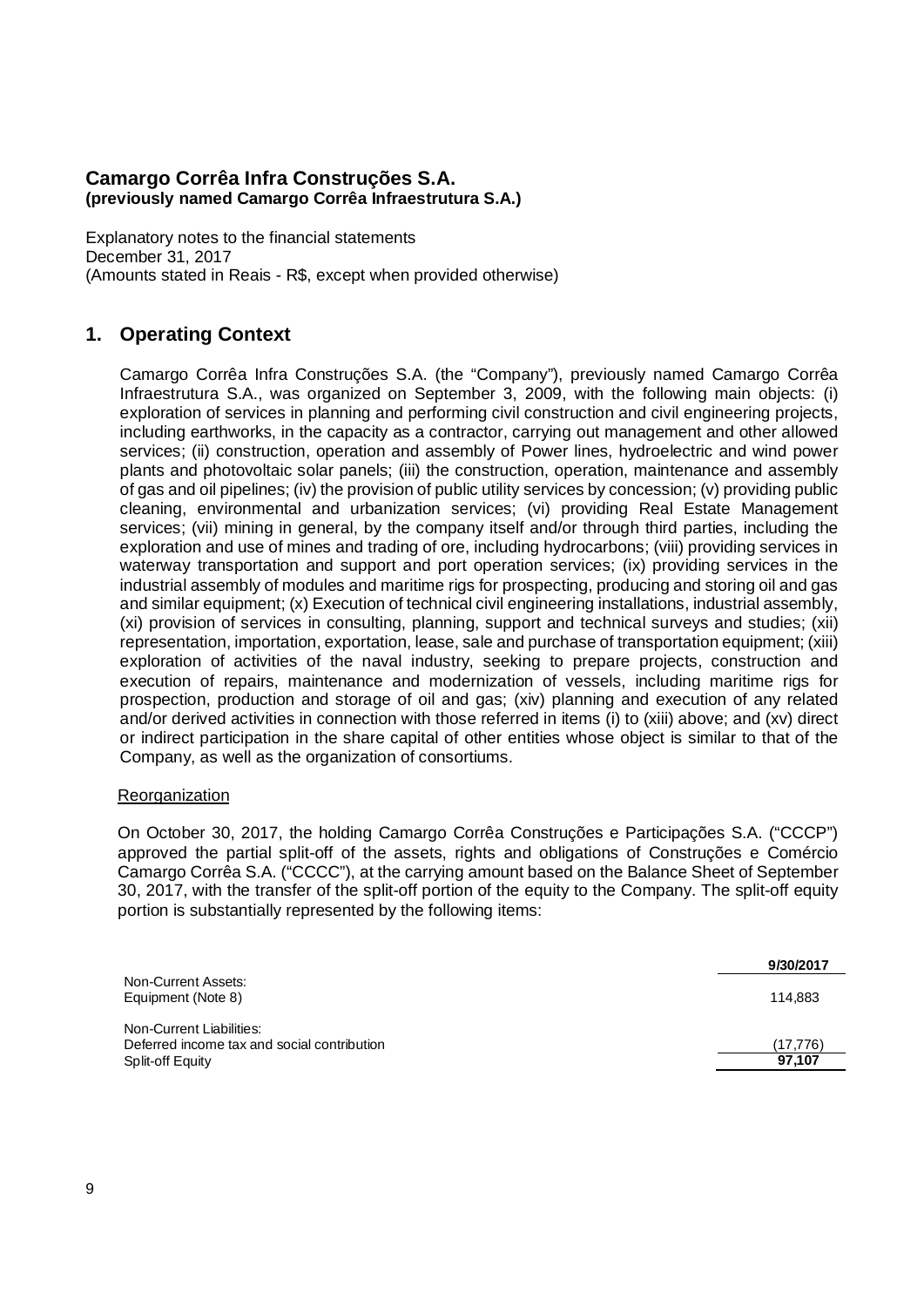Explanatory notes to the financial statements December 31, 2017 (Amounts stated in Reais - R\$, except when provided otherwise)

# **1. Operating Context** -- Continuation

On October 30, 2017, CCCP paid in R\$ 197,241 referring to the investment in the Company, as an increase of the share capital of CCCC, at the carrying amount. Subsequently, CCCC paid in R\$ 197,241 as increase of the share capital of Camargo Corrêa Infra Participações S.A. ("CCIP"), which became the direct parent company of the Company.

# **2. Presentation of Financial Statements**

The financial statements were prepared in accordance with the accounting practices adopted in Brazil, which encompass corporate legislation and the standards, guidance and interpretations issued by the Accounting Reports Committee - CPC and approved by the Federal Accounting Board - CFC. The Company's Management presents all relevant information of the financial statements and this information corresponds to what is used by the Company in its management.

The Company adopted all standards, reviews of rules and interpretations issued by the CPC, which were in force on December 31, 2017.

The financial statements were prepared based on the historic cost, except for certain financial instruments, measured by fair value, as provided by the following practices. The historical cost is based on the value of consideration paid in exchange for assets.

#### **Estimates**

The financial statements were prepared based on several evaluation bases used in accounting estimates. The accounting estimates involved in the preparation of the financial statements were based on both objective and subjective factors, based on the judgment of Management for determining the adequate amount to be reported in the financial statements.

Significant items subject to these estimates and premises include the review of the cost and revenues arising of construction contract, selection of the useful lives of fixed assets and recoverability thereof in operations, evaluation of financial assets by fair value and by the method of adjustment to present value, credit risk analysis for determining the allowance for doubtful accounts, registration/reversal of deferred income tax and social contribution, as well as analysis of other risks for determining other reserves, including for contingency.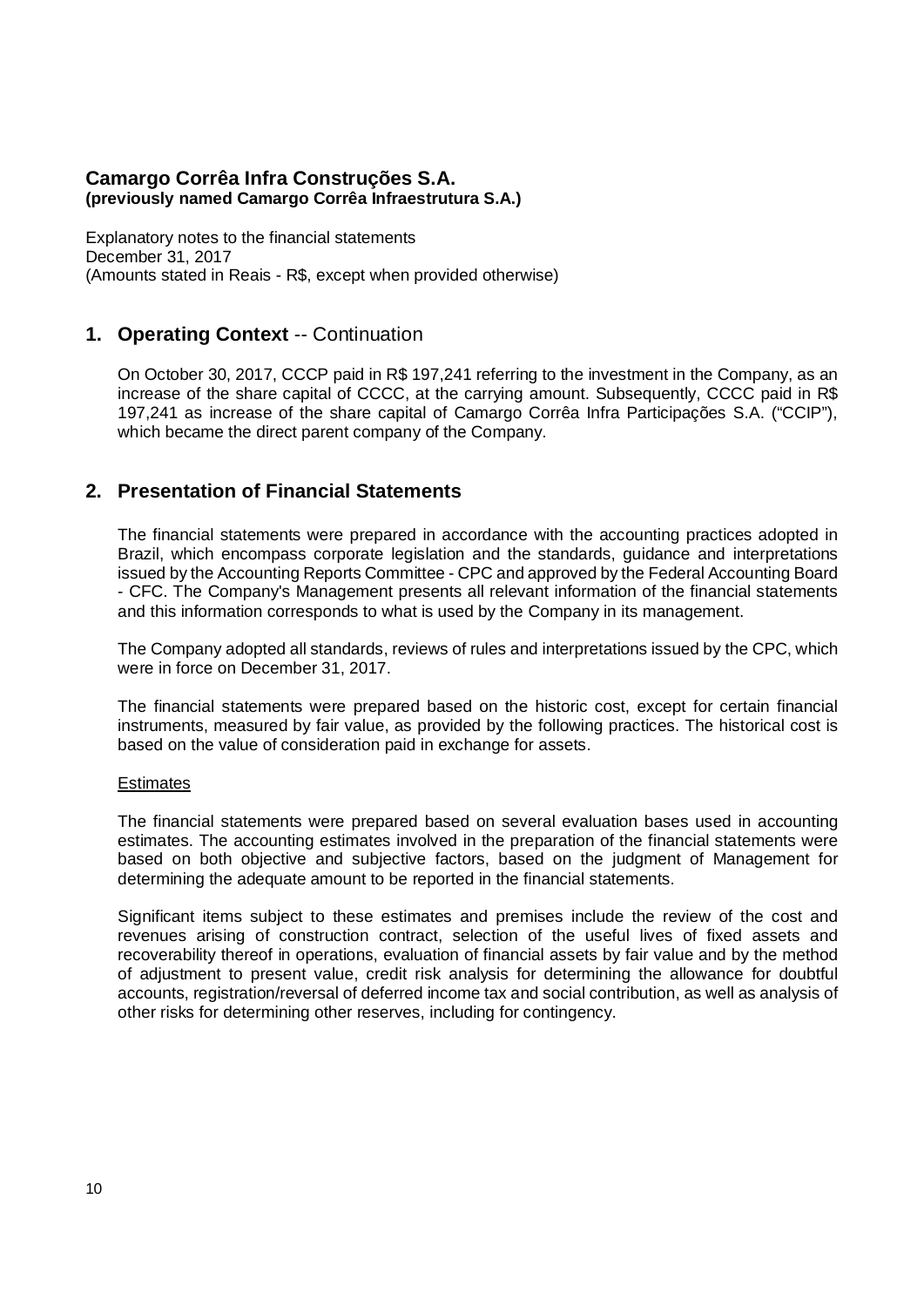Explanatory notes to the financial statements December 31, 2017 (Amounts stated in Reais - R\$, except when provided otherwise)

# **2. Presentation of the financial statements** -- Continuation

Settlement of transactions including these estimates may result in amounts significantly diverging of those provided in these financial statements due to the inherent probability-based treatment of the estimate process. The Company reviews its estimates and premises at least on an annual basis.

Management has approved these financial statements for disclosure on April 20, 2018.

# **3. Summary of the main accounting practices**

The main practices adopted were the following:

#### **3.1. Cash and cash equivalent and securities**

Equivalent to cash, those are financial investments with maturity within 90 days, or with a rebuy commitment, immediately convertible into cash with insignificant risk of change in value.

The securities are represented by fixed income fund investments, exclusive funds and debentures, classified into: (a) fair value by income or (b) loans and receivables. Securities classified by fair value have their effects recognized in income, and loans and receivables are measured by amortized cost.

#### **3.2. Accounts receivable from clients and allowance for doubtful accounts**

Presented by realization values, if accounts receivable from customers in the foreign market are adjusted based on the exchange rates in force on the date of the financial statements. Are also included amounts still not invoiced up to the date of the balance sheet, due to construction contracts, which amounts are determined by the physical progress of projects.

Are recorded and kept in the Balance Sheet by the par value of the securities, adjusted to present value, when applicable. The allowance for doubtful accounts is established based on the evaluation of the balances with a risk of realization and ongoing negotiations by customer.

#### **3.3. Inventory**

Comprised by materials destined for application in projects and evaluated by the average cost of acquisition, which are inferior to the amounts of the realization.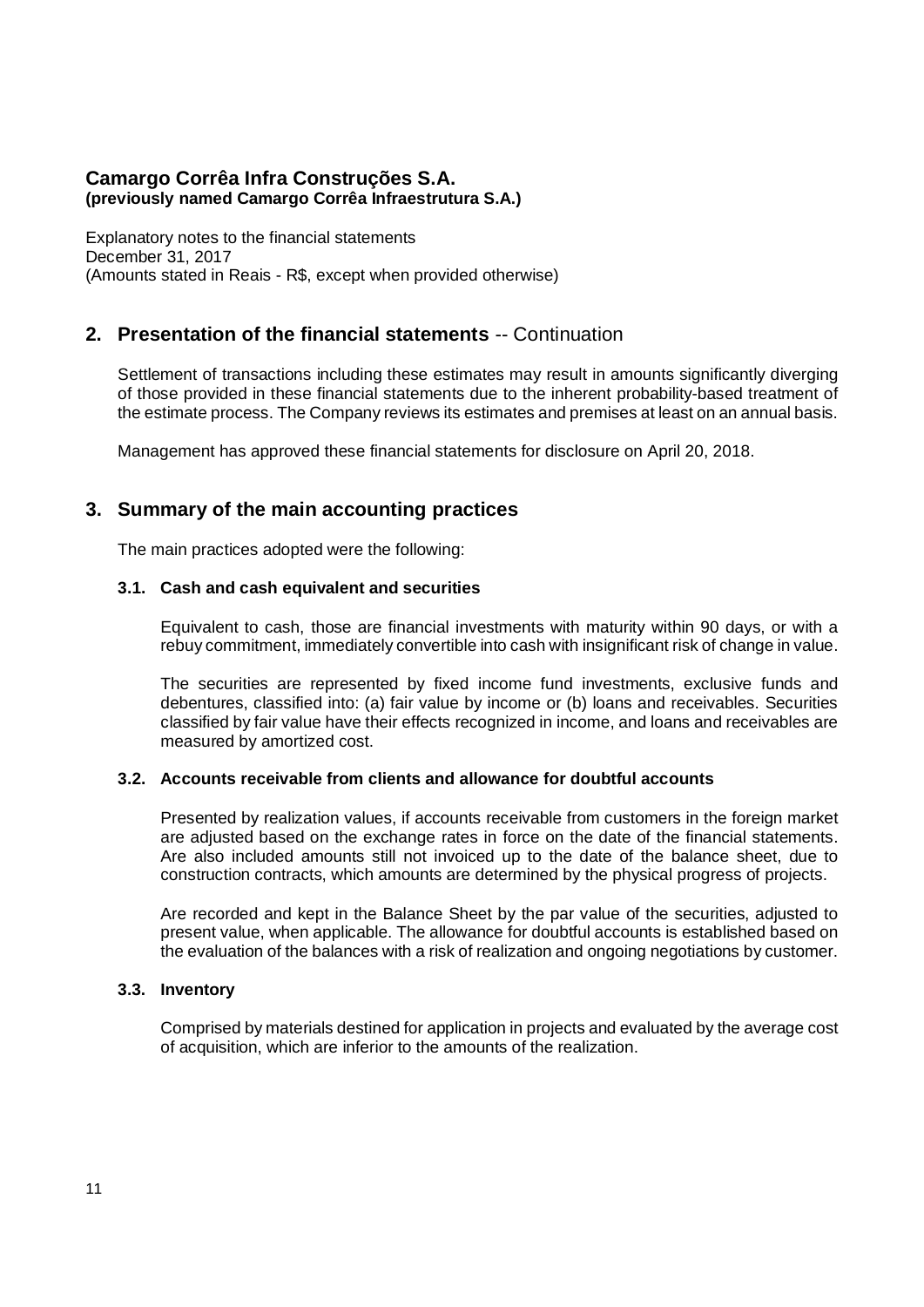Explanatory notes to the financial statements December 31, 2017 (Amounts stated in Reais - R\$, except when provided otherwise)

# **3. Summary of the main accounting practices** -- Continuation

#### **3.4. Fixed Assets**

Items of the fixed assets are reported by their cost value, deducted of depreciation and impairment, if applicable. Depreciation is recognized based on the useful life of each asset on a linear basis on another systematic basis representing the time when the financial benefits will be enjoyed. Assets based on a linear useful life have the following annual rates: Real Estate - 4%; machines and equipment, vehicles, IT equipment and others - 10% to 20%; furniture and utensils - 10%; and improvements to third-party property, according to the relevant contract terms. The useful life of fixed assets is appraised on an annual basis. The Company depreciates machines and equipment based on hours effectively used. This procedure reflects the standard of use of the expected financial benefits. On December 31, 2017, the Company, through a specialized firm, reviewed the useful life of assets and concluded the effects were immaterial.

#### **3.5. Employee Benefits**

Benefits granted to employees and administrators of the Company include, in addition to the fixed compensation (salaries and contributions to social security - INSS, vacation pay, 13th wage), variable compensation in the form of profit sharing and bonuses. These benefits are recorded in the profit & loss of a fiscal year when the Company has an obligation on an accounting basis, to the extent those are incurred.

#### **3.6. Financial Instruments**

Financial assets and liabilities are recognized when the Company is a party to contractual provisions of the instrument and are initially measured by fair value. The fair value is the amount for which an asset could be traded, or a liability could be settled, between parties both knowing and willing to this transaction without any special favoring conditions. The transaction costs, directly attributable to the acquisition or issuance of financial assets and liabilities are added or deducted from the fair value of the financial assets and liabilities. If applicable, it occurs after the initial recognition, except for financial assets and liabilities recognized by fair value in the fiscal year's profit & loss.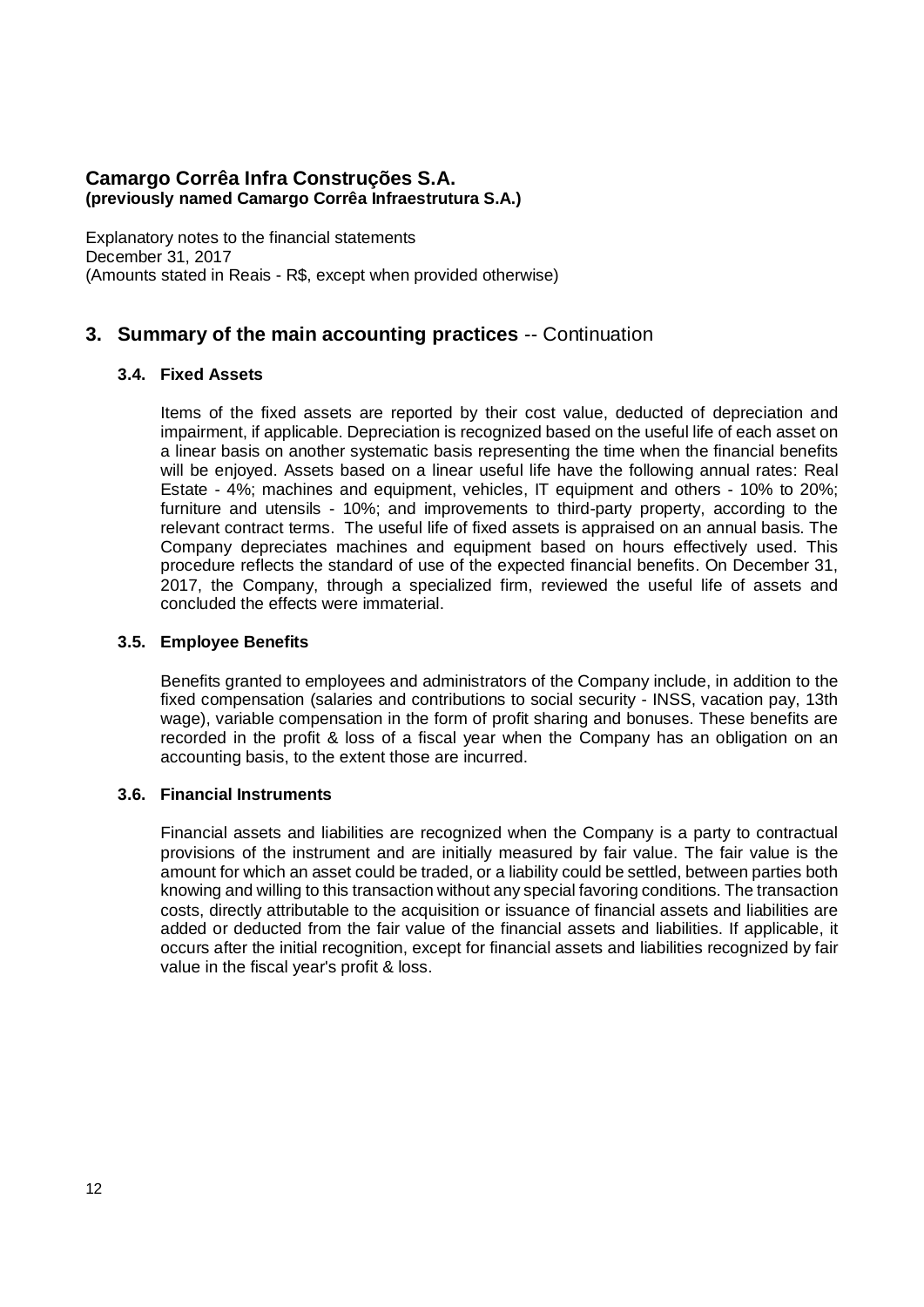Explanatory notes to the financial statements December 31, 2017 (Amounts stated in Reais - R\$, except when provided otherwise)

# **3. Summary of the main accounting practices** -- Continuation

#### **3.6. Financial Instrument** -- Continuation

#### Financial Assets

The classification of assets is determined upon initial recognition, classified into the following categories:

- (i) Financial asset at fair value through income correspond to assets held for trading. A financial asset is classified as held for trading if:
	- (a) It is acquired mainly for being sold on the short term; or
	- (b) Upon the initial recognition, it is part of a portfolio of identified financial instruments that the Company manages and has a recent real pattern of earning profits on the short term; or
	- (c) It is a derivative that has not been named an effective hedge instrument.

Financial assets at fair value through income are stated at fair value, and any resulting earnings or losses will be recognized in the income.

(ii) Loans and receivables: represent accounts receivable, loans and other receivables with fixed or determinable payments and which are not quoted in an active market are classified as "Loans and receivables". Loans and receivables are measured by the value of amortized cost using the effective interest method, deducted from any loss due to impairment.

#### Derecognition (write-off) of financial assets

A financial asset (or, when applicable, a part of a financial asset or part of a group of similar financial assets) is derecognized when: a) the rights to receive cash flows from the asset expire; b) The Company has transferred its right to receive cash flows from the asset or assumed an obligation to integrally paying the cash flows received, without a significant delay, to a third party, through a "transfer' agreement; and (i) the Company has substantially transferred to all risks and benefits of the asset, or (ii) the Company has neither transferred nor retained substantially all risks and benefits relative to the asset, but transferred control of the asset.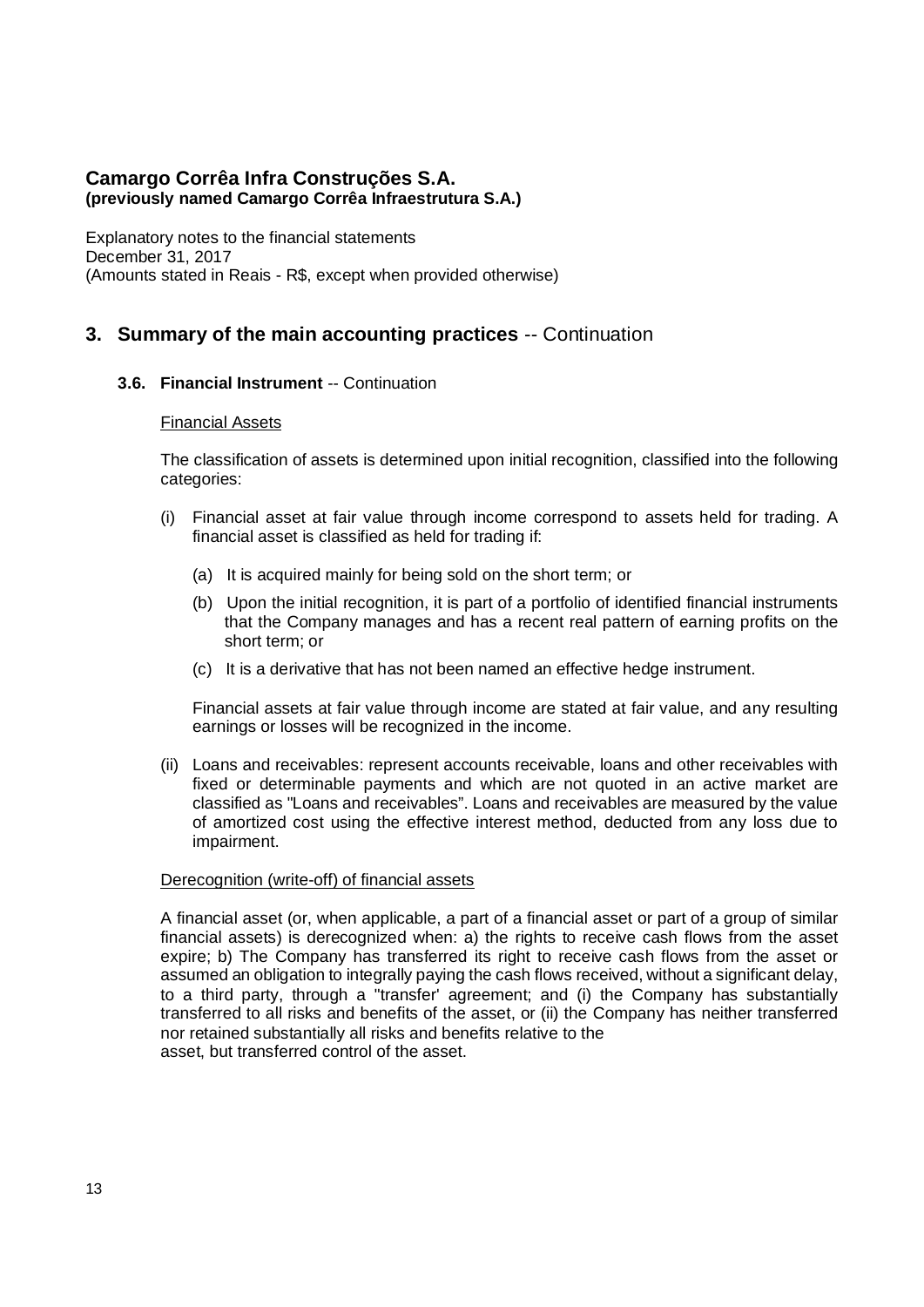Explanatory notes to the financial statements December 31, 2017 (Amounts stated in Reais - R\$, except when provided otherwise)

# **3. Summary of the main accounting practices** -- Continuation

#### **3.6. Financial Instrument** -- Continuation

When the Company has transferred its rights to receive cash flows from an asset or has executed a transfer contract, and has not transferred or held substantially all risks and rewards relative to the asset, the asset is recognized to the extent of the Company's continued involvement with the asset. In this case, the Company also recognizes an associated liability. The asset transferred and the associated liability are measured based on the rights and obligations the Company held.

The continued involvement in the form of a guarantee on the transferred asset is measured by the original carrying amount of the asset or by the maximum consideration that can be demanded from the Company, the lowest of them.

#### Financial Assets Recoverability Analysis

A financial asset, or a group of financial assets is considered non-recoverable if, and only if there is objective evidence of the lack of recoverability as the result of one or more events that have taken place after the initial recognition of the asset ("a loss event" incurred) and that loss event has impacted the future estimated cash flow of the financial asset, or group of financial assets, which can be reliably estimated. Evidence of impairment may include indicators that the borrowers of a loan are undergoing a relevant financial hardship moment. The probability that they will file for bankruptcy or another type of financial reorganization, default or delay payment of interests or the principal may be indicated by a measurable drop of estimated future cash flow, such as changes in maturity or financial standing relative to default.

#### Financial Liabilities

Classified as "Financial liabilities at fair value through income" or "Other financial liabilities".

- (i) Financial assets are classified by fair value through income: those kept for trading or stated by fair value through income. Changes to fair value are recognized in the fiscal year's profit & loss.
- (ii) Amortized Cost: including loans and financing, originally measured by fair value, net of transaction costs. Subsequently, they are measured at amortized cost using the effective interest rate method, and the financial expenses are recognized based on the effective yield.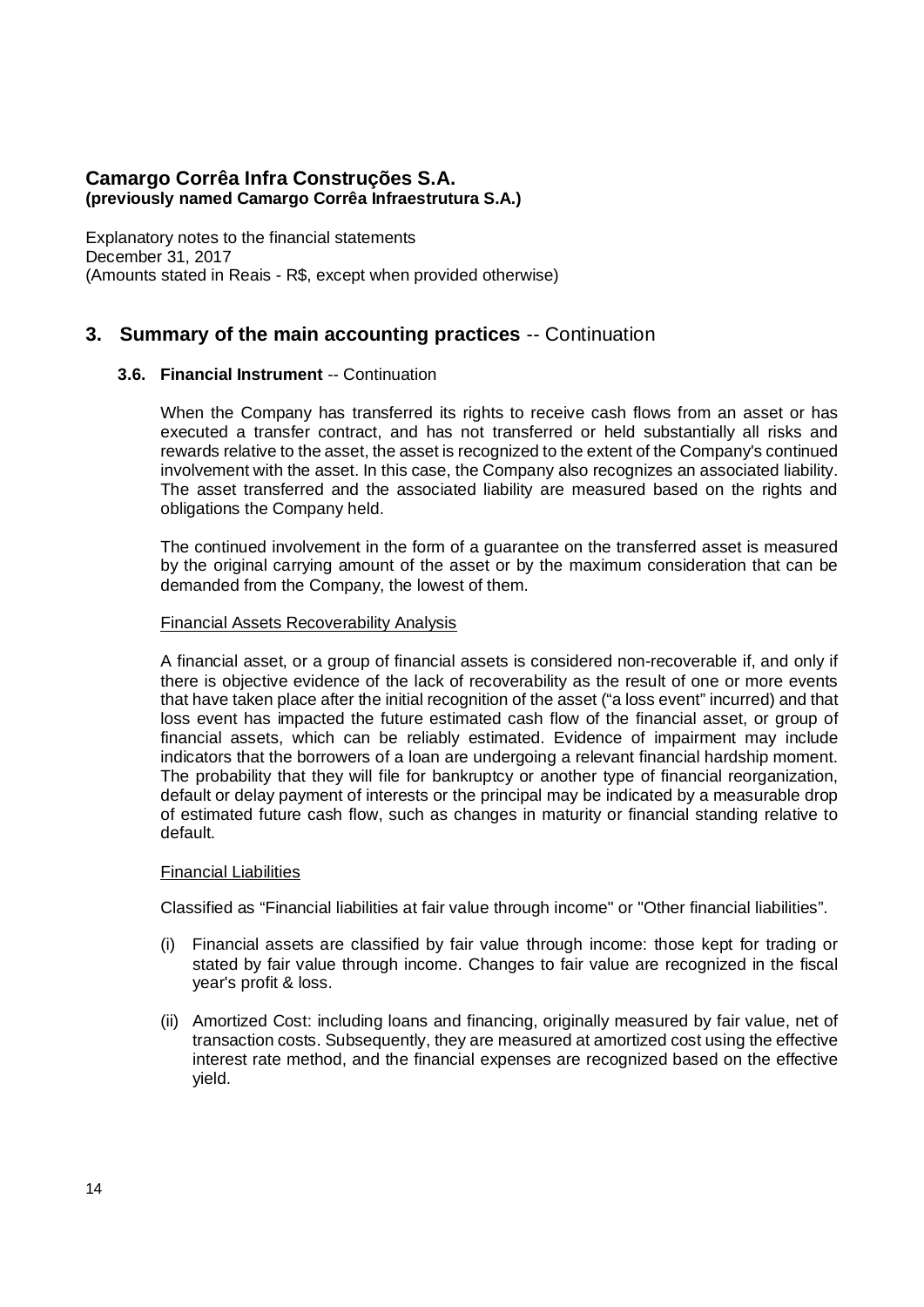Explanatory notes to the financial statements December 31, 2017 (Amounts stated in Reais - R\$, except when provided otherwise)

# **3. Summary of the main accounting practices** -- Continuation

#### **3.6. Financial Instrument** -- Continuation

The effective interest method is used to calculate the amortized cost of a debt instrument and allocate its interest revenue throughout the corresponding period. The interest rate is the one, which discounts exactly the future estimated cash flows throughout the estimated life of the financial liability.

Income is recognized based on effective interests for debt instruments that are not characterized as financial assets at fair value through income.

#### Reporting net of financial assets and liabilities

Financial assets and liabilities are presented in net form in the Balance Sheet if, and only if, there is a current and enforceable legal right to offset the recognized amounts and if there is an intention to offset, or of realizing the asset and settling the liability simultaneously.

#### Derivative Financial Instruments

Derivatives are initially recognized at fair value on the date they are entered into and are subsequently re-measured at fair value at the end of the fiscal year. Eventual gains or losses are recognized in income immediately, unless the derivative is stated as a "cash flow hedge" instrument; in this case, the moment of recognition in income depends on the nature of the "hedge" relationship. The Company had no derivative financial instruments as of December 31, 2017 and 2016.

#### **3.7. Construction service agreements and onerous contracts**

Service income is calculated and recognized pursuant to the progress of each project. Income encompasses the initially agreed upon amount set forth in the contract added of any variations arising of additional claims and requests, to the extent that is possible they will result in income and may be reliably measured.

Contract income is recognized in profit & loss in the extent of the completion of the contract pursuant to the rate of completion of each of the projects ("POC") as per CPC 17. The cost of each contract is recognized as income in the period when it is incurred, unless it determines an asset related to the activity of a future contract.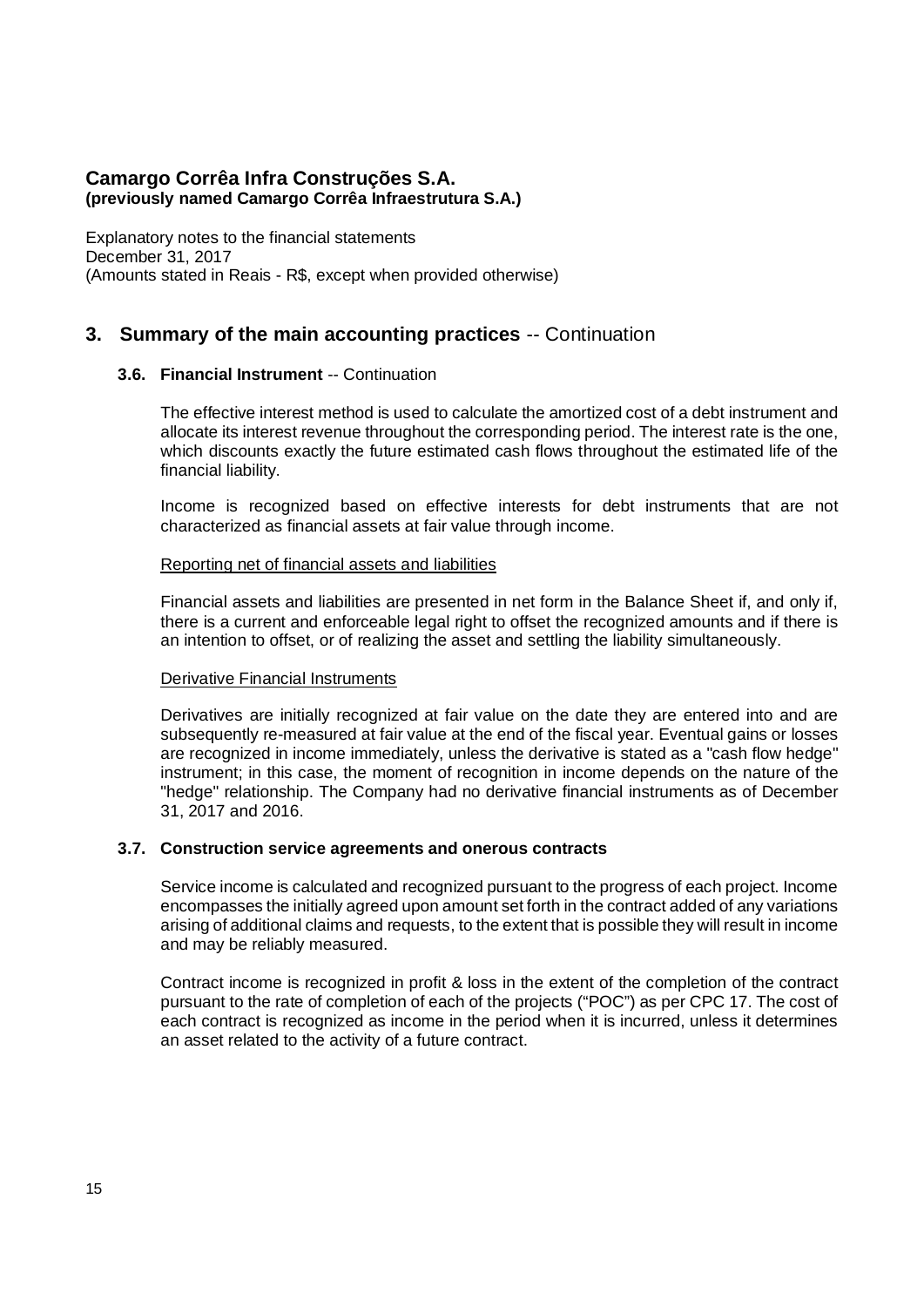Explanatory notes to the financial statements December 31, 2017 (Amounts stated in Reais - R\$, except when provided otherwise)

# **3. Summary of the main accounting practices** -- Continuation

#### **3.7. Construction service agreements and onerous contracts** -- Continuation

When the income of a construction services contract cannot be reliably estimated, its income is recognized up to the amount of the cost incurred, so long as recovery thereof is probable. If probable that the total cost will exceed the total income of a contract (thus characterizing an onerous contract) the loss referring to the excess between the income hired and the total estimated cost is immediately recognized in the fiscal year's profit & loss under the title "Cost of services provided", with a record under the title "other obligations".

The amounts received prior to the performance of the corresponding services are recorded in the balance sheet as a liability, under the title "Advance from customers". The amounts invoiced or to be invoiced, recognized based on the services carried out by project, but still not paid by the customer, are recorded in the Balance Sheet as an asset, under the title "Accounts Receivable from Customers".

#### **3.8. Asset Impairment**

At the end of each fiscal year, the Company reviews its tangible assets based on the defined useful life, for determining whether there is any indication that these assets suffered a loss due to impairment. If there is such an indication, the recoverable amount of the asset is estimated for the purposes of identifying the need for provisioning for a loss. When it is not possible to estimate the recoverable amount of an asset individually, the Company calculates the recoverable amount of a cash-generating unit to which the asset belongs.

If the recoverable amount of an asset, as calculated, is lower than its carrying amount, the book value of the asset is reduced to its recoverable amount. A loss due to impairment is recognized in the income.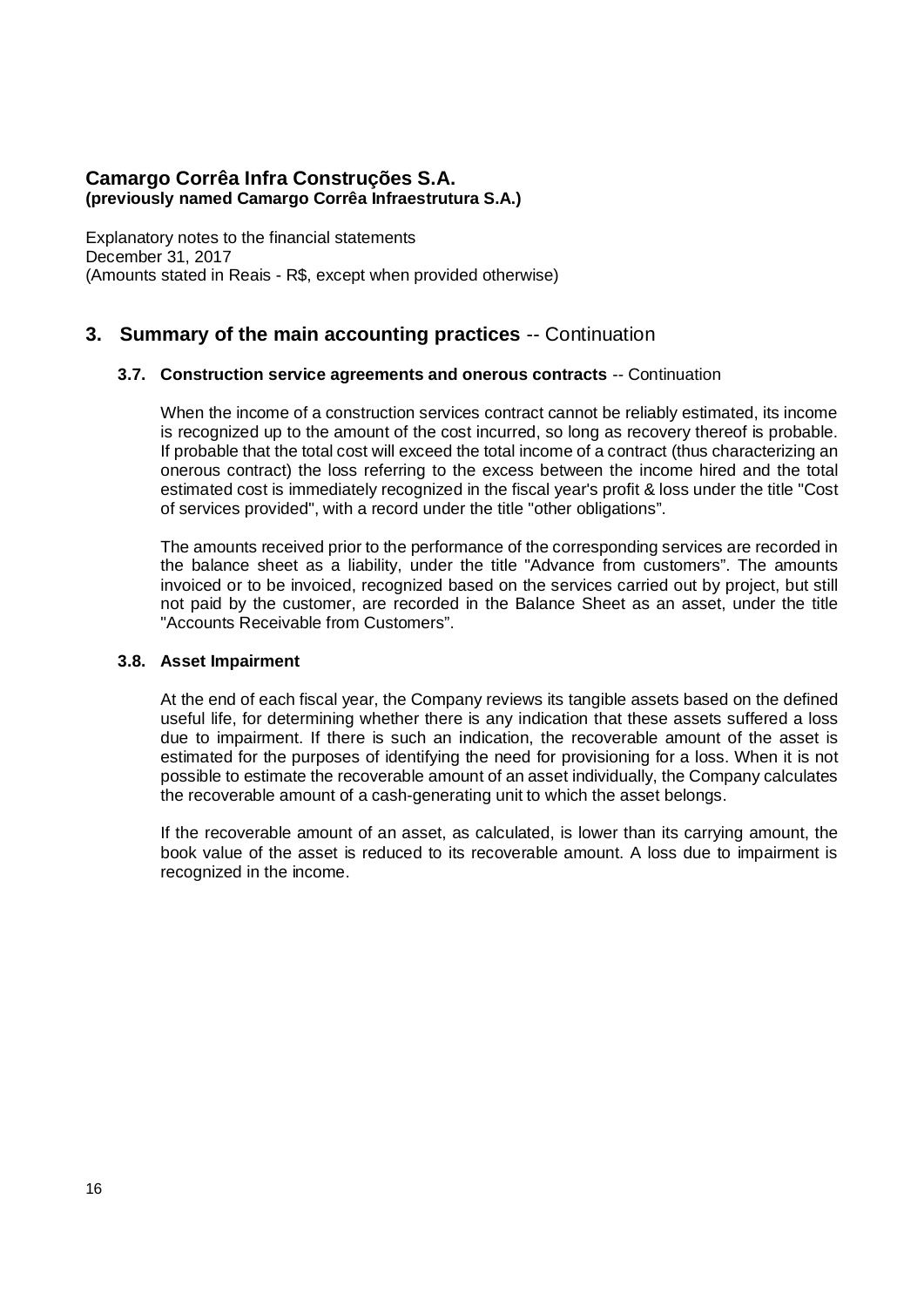Explanatory notes to the financial statements December 31, 2017 (Amounts stated in Reais - R\$, except when provided otherwise)

# **3. Summary of the main accounting practices** -- Continuation

#### **3.9. Income Tax And Social Contribution**

#### 3.9.1. Current Taxes

Taxation on profit encompasses income tax and social contribution. The income tax is calculated on the taxable income at the rate of 15%, added of the additional 10% for profits exceeding R\$240 in a period of 12 months, whereas social contribution is applied at the 9% rate on

taxable income, recognized on an accounting basis, therefore, inclusions to the book profit of expenses, temporarily non-deductible, or revenue exclusions, temporarily non-taxable, considered for calculating the taxable tax create deferred tax credits or debits.

#### 3.9.2. Deferred taxes

Recognized on the temporary differences at the end of each reporting period between the balances of assets and liabilities recognized in the financial statements and the corresponding tax basis used in the calculation of taxable profit, including the balance of tax losses, when applicable.

Recovery of the balance of deferred tax assets is reviewed at the end of each fiscal year and, when it is no longer likely that the future taxable profits will be available to allow recovery of the entire assets, or part thereof, the balance of the asset is adjusted by the amount for which it is expected to be recovered for.

Deferred taxes are measured by the applicable rates in the period when expected that the liability will be settled or the asset will be realized, based on the rates set forth by the tax legislation in force at the end of each fiscal year, or when new legislation has been substantially approved.

Deferred tax assets and liabilities will be presented in their net form if there is a legal or contractual right to offset the tax asset against the tax liability and deferred taxes are relative to the same taxed entity and subject to the same tax authority.

#### **3.10. Profit (Loss) basic/diluted by share**

Calculated by dividing the net profit (loss) of the fiscal year by the average number of outstanding shares during each fiscal year, pursuant to technical standard CPC 41- Profit&Loss per Share.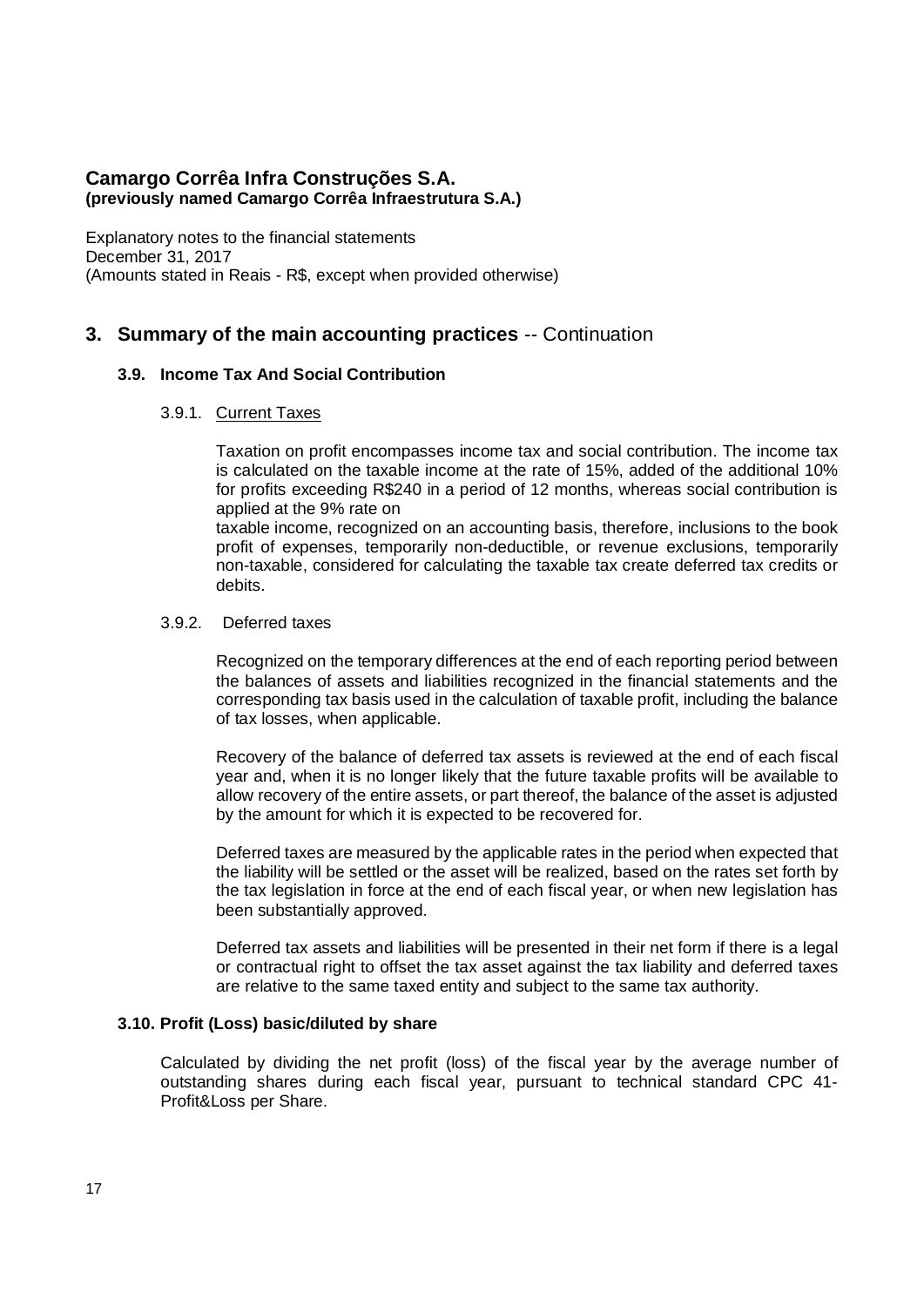Explanatory notes to the financial statements December 31, 2017 (Amounts stated in Reais - R\$, except when provided otherwise)

# **3. Summary of the main accounting practices** -- Continuation

### **3.11. 2.4 Significant judgment, estimates and accounting premises**

#### **Judgment**

The preparation of the Company's financial statements requires Management to use judgment and estimates and adopt premises that affect the amounts stated for income, expenses, assets and liabilities, as well as statements of contingent liabilities on the base date of the financial statements. However, the uncertainty relative to these premises and estimates could lead to results that require a significant adjustment to the book value of the asset or liability impacted in future events.

#### Estimates and premises

The main assumptions relative to sources of uncertainty in future estimates and other significant sources of uncertainties in estimates as of balance sheet date, involving a significant risk of causing a significant adjustment to the book value of assets and liabilities in the next financial period are discussed below:

#### *Loss due to impairment of non-financial assets*

Impairment happens when the carrying value of an asset or a cash-generating unit exceeds its recoverable value, which is the higher between the fair value minus the cost of sale and the value in use. The calculation of the fair value minus the cost of sale is based on information available from the sale transactions of other similar assets or market prices minus additional cost for disposal of the asset. The Company hired a specialized firm for appraising the recoverable value of the main assets of the group of fixed assets in the closing of the fiscal year ended December 31, 2017. The study prepared considered the analysis of the fair value by the method of cost for replacement of the assets and the market value minus sale cost. It was not identified the need for establishing a reserve for impairment.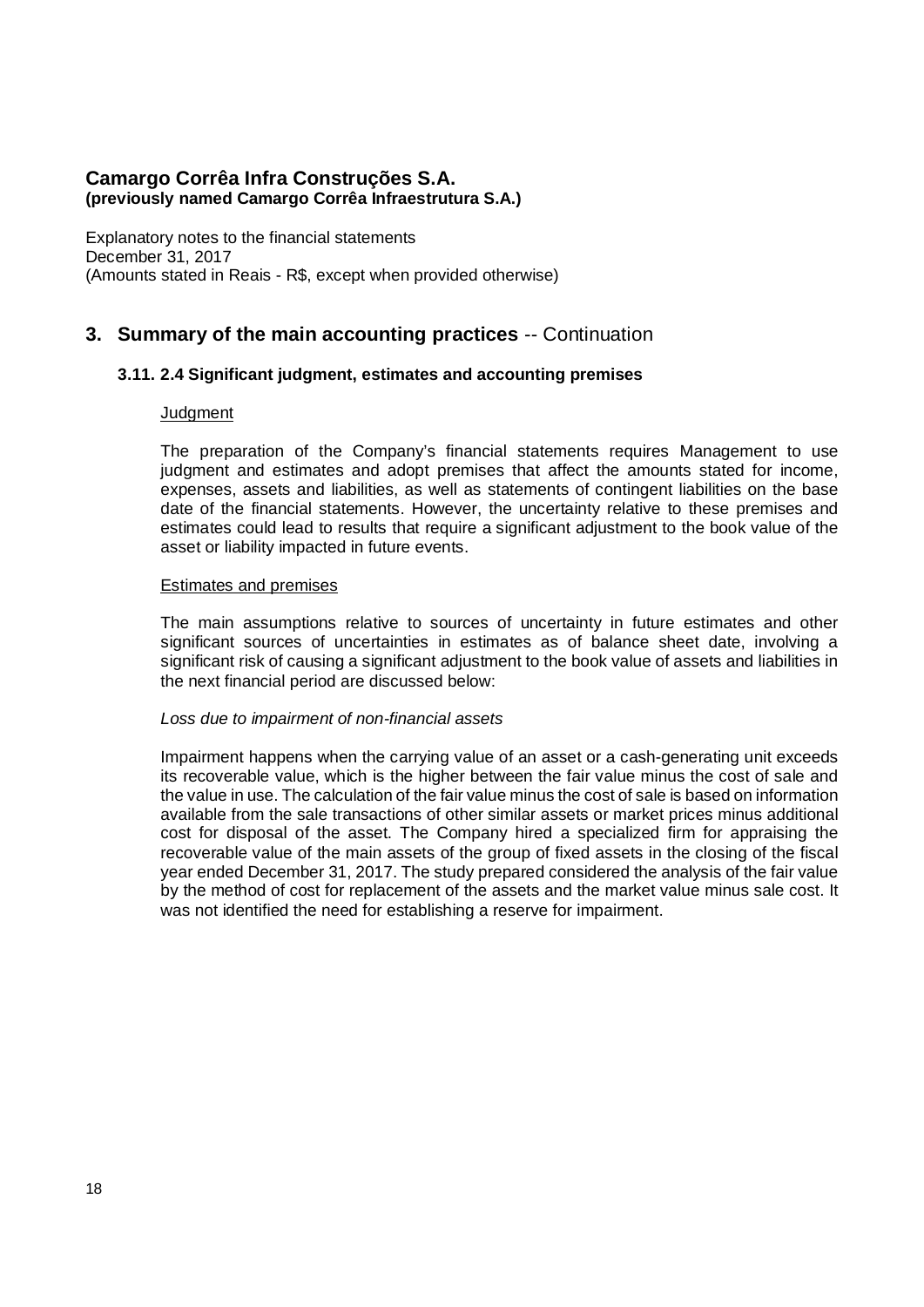Explanatory notes to the financial statements December 31, 2017 (Amounts stated in Reais - R\$, except when provided otherwise)

# **3. Summary of the main accounting practices** -- Continuation

#### **3.11. Significant judgment, estimates and accounting premises** -- Continuation

#### *Recognition of income and margin of construction contracts and provisioning for contracts.*

Construction contracts correspond to several projects executed, whose recognition of the gross revenue in profit & loss is made considering the proportion of the work performed up to the date of the balance sheet and calculated through the proportion of the cost incurred, in relationship to the total estimated contract cost (completed percentage method - POC), as per CPC 17 - Construction Contracts.

When the review of the estimated income of contracts indicates that the total cost of the contract exceeds the total contract income, the expected loss is immediately recognized as an expense in the fiscal year's income.

The estimated income of contracts is reviewed on a monthly basis during performance of the contracts and represents the best estimate of the future economic rewards of the contract, as well as the risks and obligations associated thereto.

#### *Taxes*

There are uncertainties regarding the interpretation of complex tax regulations and the value and the time of future taxable income. Given the broad aspect of international business relations, as well as the long-term nature and the complexity of the existing contracts, differences between actual results and the adopted premises, or future changes to those, could require future adjustments to income and expenses with taxes already recognized. The Company makes reserves, based on suitable estimates, for assessments resulting of audits by tax authorities in the respective jurisdictions where the Company operates. The amount of these reserves is based on several factors, such as the experience of the previous tax auditors and diverging interpretations of the tax regulations by the tax authority and by the taxpaying entity. These differences in interpretation may arise on a variety of matters, depending on the current conditions in force in the Company's jurisdiction.

Significant judgment by management is required for determining the amount of the deferred tax that can be recognized, based on a probable term and the level of future taxable profits, in conjunction with the future tax planning strategies.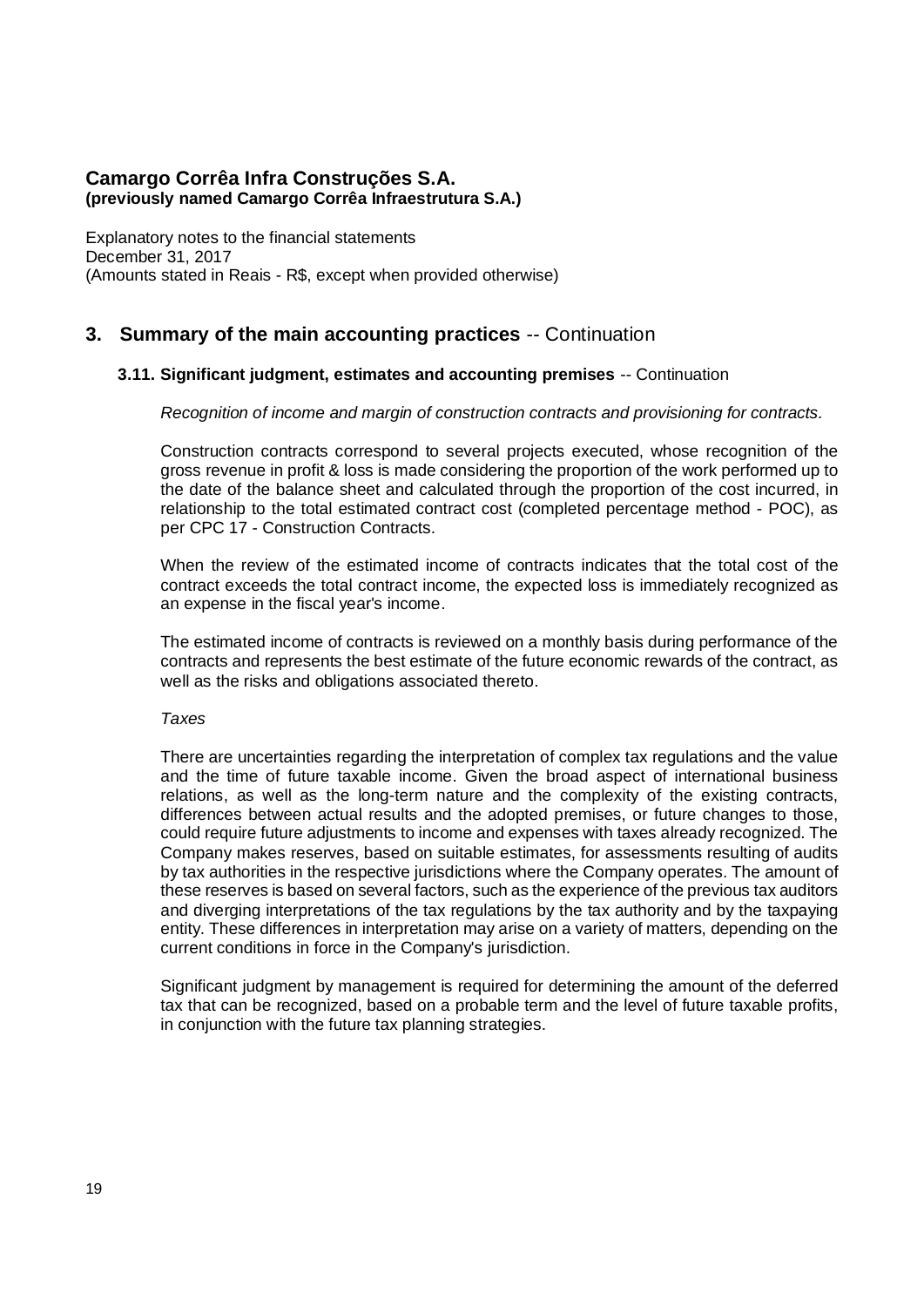Explanatory notes to the financial statements December 31, 2017 (Amounts stated in Reais - R\$, except when provided otherwise)

# **3. Summary of the main accounting practices** -- Continuation

#### **3.11. Significant judgment, estimates and accounting premises** -- Continuation

#### *Provision for tax, civil and labor risks*

The Company recognizes reserves for civil and labor litigation. The evaluation of the likelihood of loss includes evaluation of available evidence, the hierarchy of law, case law available, the most recent rulings of courts and their relevance in the legal system, as well as the evaluation of external counsel. The reserves are revised and adjusted to take in consideration the circumstances, such as the applicable statute of limitations, conclusions of tax inspection or additional exposure identified based on new matters or court rulings.

Settlement of transactions including these estimates may result in amounts significantly diverging of those provided in these financial statements due to the inherent inaccuracy of the estimate process. The Company revises its estimates and premises on a monthly frequency.

The preparation of the financial statements according to the accounting practices adopted in Brazil requires Management to use judgment, estimates and premises affecting the application of accounting policies and the reported amounts of assets, liabilities, income and expenses. Actual results may be different from these estimates.

The information on uncertainty, premises and estimates with a significant risk of resulting in a material adjustment within the next fiscal year related, mostly, to the following aspects: useful life of fixed assets, quoted cost of projects, reserves for tax, civil and labor risks, intercompany transactions and accounts receivable and projections for realization of deferred income tax and social contribution.

Estimates and premises are reviewed in a continuous fashion. The impact of these reviews is recognized in the fiscal year when they are made.

#### **3.12. Consortiums**

Pursuant to CPC 19 (R2) - Joint Venture, interests in consortiums are classified as joint ventures and, consequently, have their assets, liabilities, income and expenses recognized line by line in the equity and profit & loss accounts, at the proportion of the interest held in each consortium.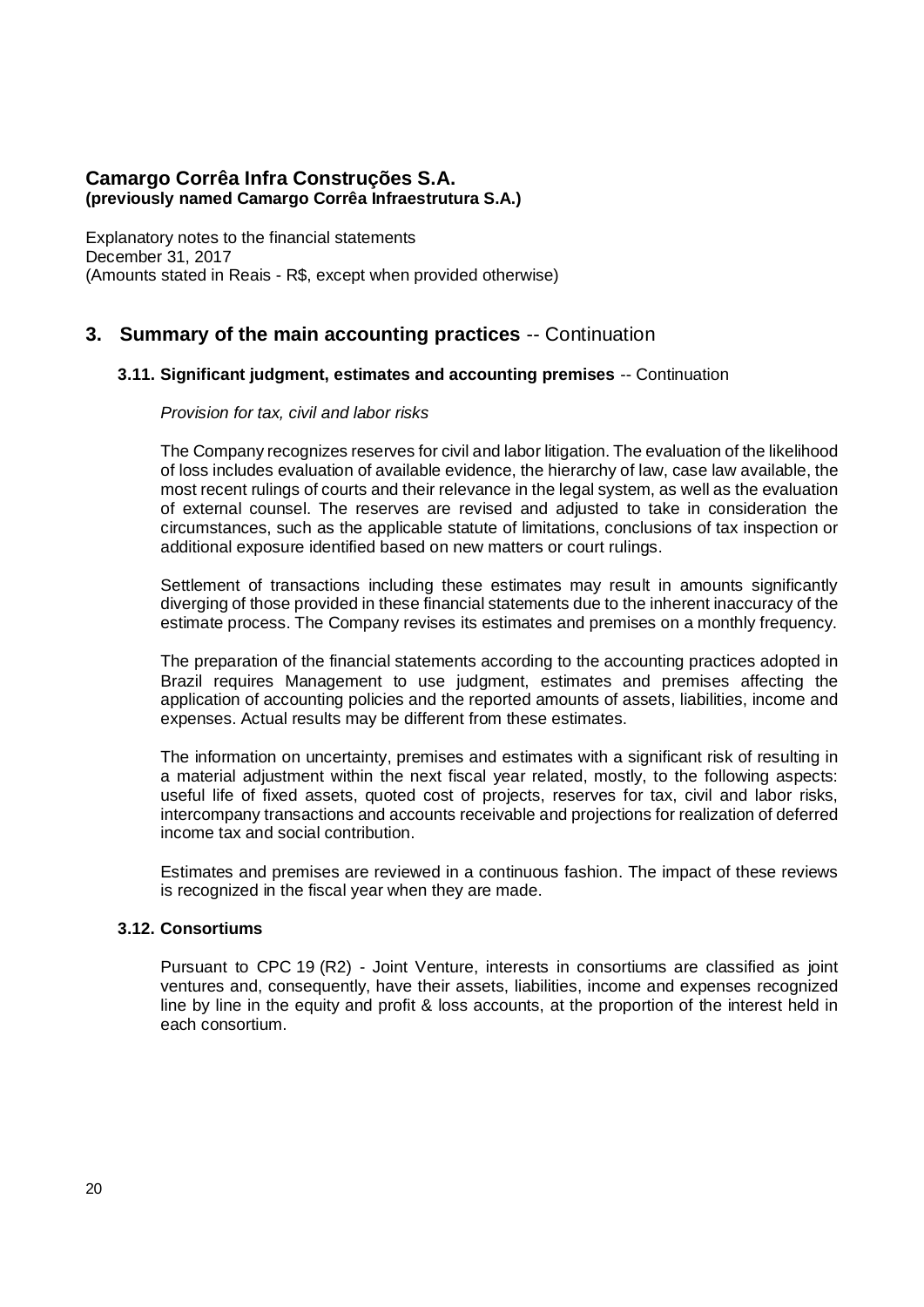Explanatory notes to the financial statements December 31, 2017 (Amounts stated in Reais - R\$, except when provided otherwise)

# **3. Summary of the main accounting practices** -- Continuation

#### **3.13. New Standards, revised standards and issued interpretations**

The Company has decided not to make an early adoption of any other standards, rules, interpretations or changes that have been issued, but which are still not in force. The nature and the term of each of the new standards and amendments are described below:

| <b>Standard</b>                            | <b>Description</b>                                                                                                                                                                        |                                                                                                 |  |  |
|--------------------------------------------|-------------------------------------------------------------------------------------------------------------------------------------------------------------------------------------------|-------------------------------------------------------------------------------------------------|--|--|
| CPC<br>48<br>$\blacksquare$<br>Instruments | Financial Correlation of international financial reporting standards - IFRS<br>9 - Financial Instruments: classification, impairment and<br>hedge accounting.                             | Annual fiscal years starting as of<br>January 1, 2018.                                          |  |  |
| contracts with customers                   | CPC 47 - Revenue from Correlation of international financial reporting standards - IFRS<br>15 - on income recognition in transactions of contracts with<br>customers.                     | Annual fiscal years starting as of<br>January 1, 2018.                                          |  |  |
|                                            | CPC 06 (R2) - Financial Lease Correlation of international financial reporting standards - IFRS<br>16. Refers to the definition and quidance of the lease<br>agreement provided by IAS17. | Annual fiscal years starting as of<br>January 1, 2019.                                          |  |  |
| payment                                    | CPC 10 (R1) - Stock-based Correlation of international financial reporting standards - IFRS<br>2. Refers to changes to the measurement of transactions with<br>stock-based payments.      | IASB<br>indefinitely<br>The<br>has<br>postponed the date when the<br>standard comes into force. |  |  |

The Company intends to adopt the new standards and/or changes to the required effective date based on the method applicable to each standard, and the presentation may be either retrospective or prospective. In the Company's preliminary assessment, it is not expected that these changes may have a significant impact on its financial statements.

This conclusion was reached through the analysis of the ongoing construction contract, as well as the current procedures used for recognizing income. Currently, the Company already makes accounting records based on CPC17 – Construction Contracts, and these performance obligations are already recognized pursuant to

each contract and the respective addendums. In the assessment of the Management, there will be no significant variations in the determination of the impacts of contractual changes and if it will be considered as a separate contract, as part of the original contract or as the ending of the original contract and the creation of a new contract.

In the Management's assessment, the Company will continue to meet at least one of the criteria necessary for continuing the recognition of income throughout time.

Relative to CPC06 there are no lease operations that will require significant changes to the reported amounts.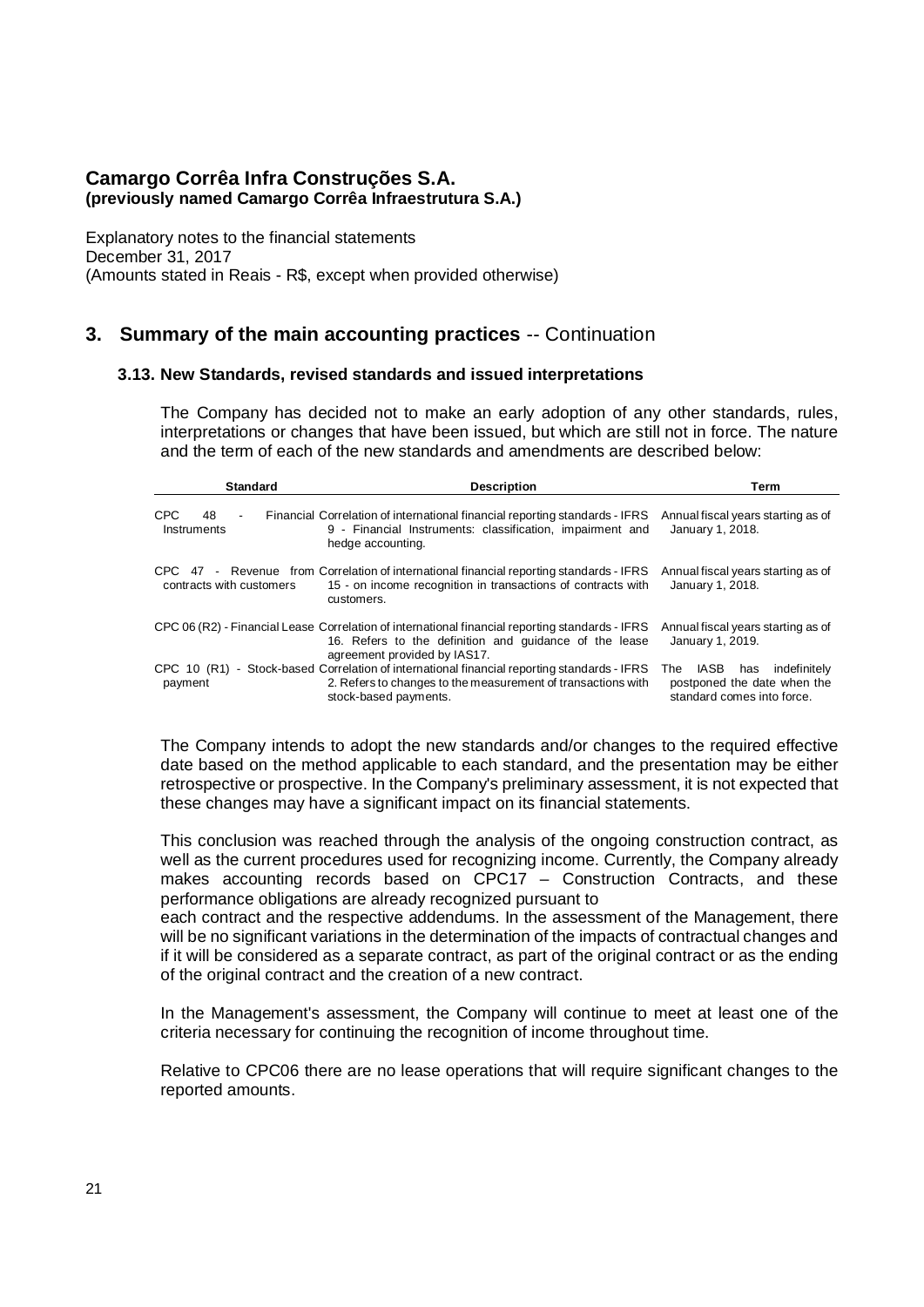Explanatory notes to the financial statements December 31, 2017 (Amounts stated in Reais - R\$, except when provided otherwise)

# **3. Summary of the main accounting practices** -- Continuation

#### **3.13. New Standards, revised standards and issued interpretations** -- Continuation

Finally, are not expected significant effects upon the initial adoption of CPC48, considering the Company has no hedge.

### **4. Cash and cash equivalent and securities**

|                                 |       | Cash and cash<br>equivalents |        | Securities and exchange |
|---------------------------------|-------|------------------------------|--------|-------------------------|
|                                 | 2017  | 2016                         |        | 2016                    |
| Cash and Banks                  | 48    | 36                           |        |                         |
| <b>Committed Operations</b>     |       | 12.145                       | 37,393 |                         |
| <b>Exclusive Funds</b>          | 2.496 | 4.130                        | 3.506  | 3.200                   |
| Bank Deposit Certificates - CDB | 3.042 | 1,256                        |        |                         |
| Total                           | 5.586 | 17.567                       | 40.899 | 3.200                   |

Financial investments correspond to operations with national, first-line financial institutions in CDBs. These operations are compensated, mostly, based on the variation of the CDI, in regular market rates and conditions.

On December 31, 2017, committed operations and exclusive funds yield between 50% to 115% (102% to 112.7% on December 31, 2016) of the Inter-Banking Deposit Certificate - CDI, substantially composed by fixed income investments, Federal Bonds and Treasury Bonds.

The exclusive fund is managed by Banco Itaú, which invests in fixed income, public federal bonds (Treasury SELIC (LFT) and Prefixed Treasury (LTN)), debentures and financial letters of first-line banks.

### **5. Accounts Receivable from customers**

Breakdown of accounts receivable

|                                                                                                       | 2017            | 2016           |
|-------------------------------------------------------------------------------------------------------|-----------------|----------------|
| National Provision of Services - to be invoiced<br>National Provision of Services - invoiced balances | 9.159<br>11.984 | 8.787<br>2,185 |
| Total                                                                                                 | 21.143          | 10.972         |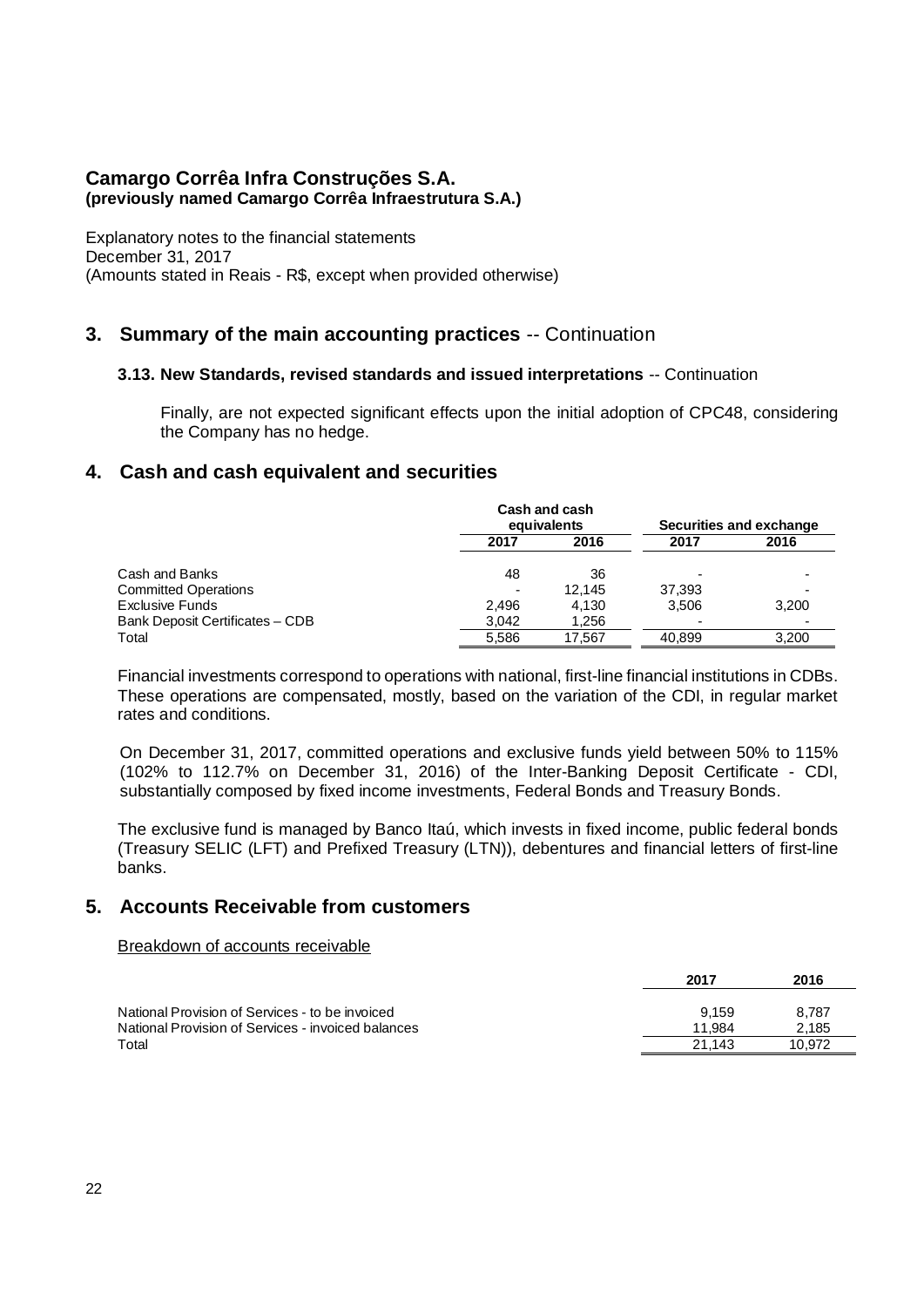Explanatory notes to the financial statements December 31, 2017 (Amounts stated in Reais - R\$, except when provided otherwise)

# **5. Accounts receivable from customers** -- Continuation

#### Breakdown by maturity of accounts receivable

|                                             | 2017            | 2016                     |
|---------------------------------------------|-----------------|--------------------------|
| To invoice<br>Yet to reach maturity         | 9,159<br>10,189 | 8.787<br>2,185           |
| Due - 0 to 30 days<br>Due - 31 to 60 days   | 595             | -                        |
| Due - 61 to 90 days<br>Due - 91 to 180 days | 1,069<br>131    | $\overline{\phantom{0}}$ |
| Total                                       | 21,143          | 10,972                   |

# **6. Related Parties (intercompany)**

|                    |       | <b>Current Assets</b> |        | <b>Non-Current Assets</b> |        | <b>Current Liabilities</b> |
|--------------------|-------|-----------------------|--------|---------------------------|--------|----------------------------|
|                    | 2017  | 2016                  | 2017   | 2016                      | 2017   | 2016                       |
| Cost reimbursement | 4.274 | 276                   |        | $\overline{\phantom{0}}$  | $\sim$ |                            |
| Loans (a)          |       | 23,700                | 92.360 | 88.253                    | ۰      |                            |
| Accounts payable   |       |                       | $\sim$ | $\overline{\phantom{a}}$  | 450    | 1,636                      |
| Total              | 4.274 | 23.976                | 92.360 | 88.253                    | 450    | 1.636                      |

(a) Refers to loan contract with application of 3% interests per annum, with the CCCP parent company, without a determined payment term.

Furthermore, the Company had advances from customers with SPE São Lourenço of R\$22,815 on December 31, 2016.

|                                |        | <b>Income</b> |       | <b>Expense</b> |
|--------------------------------|--------|---------------|-------|----------------|
|                                | 2017   | 2016          | 2017  | 2016           |
| Construction Services (a)      | 41.001 | 127.290       | (282) | (405)          |
| <b>Administrative Services</b> | 374    |               |       | (1,223)        |
| Interests on loan (Note 14)    | 2.796  | 2.898         |       |                |
| Total                          | 44.171 | 130.188       | (282) | (1,628)        |

(a) In 2017 and 2016, income refers substantially to the SPE São Lourenço project.

Compensation of the administrators is disclosed in Note 13.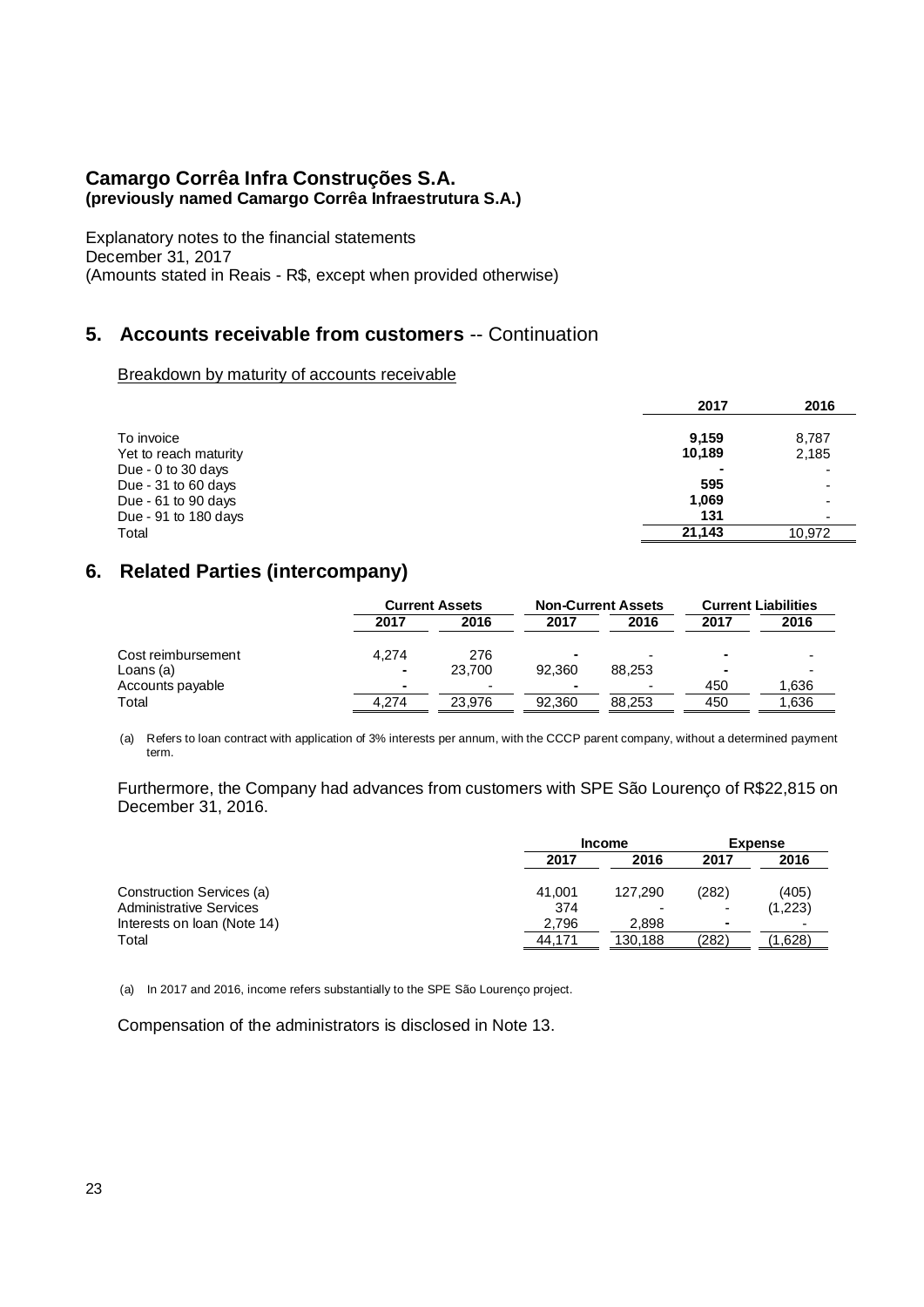Explanatory notes to the financial statements December 31, 2017 (Amounts stated in Reais - R\$, except when provided otherwise)

# **7. Other credits**

| <u>ouve oroano</u>                       |       |      |
|------------------------------------------|-------|------|
|                                          | 2017  | 2016 |
| Advance to vendors                       | 1.740 |      |
| Income Tax                               | 1,665 |      |
| Accounts receivable from consortiums (a) | 1.495 | 13   |
| Contract Withholdings                    | 1,062 |      |
| Social Contribution                      | 546   |      |
| Vacation advance                         | 271   | 81   |
| Others                                   | 513   | 635  |
|                                          | 7.292 | 733  |

(a) On December 31, 2017, refers to amounts advanced, contributed to consortiums above the interest held by the Company, especially in the consortiums Corredor Bileo Soares (R\$486) and Terminal de Itaquera (R\$993).

# **8. Fixed Assets**

|                                 |         | 2017                                  |                         | 2016                    |
|---------------------------------|---------|---------------------------------------|-------------------------|-------------------------|
|                                 | Cost    | <b>Depreciation</b><br><b>Accrued</b> | Cost<br><b>Residual</b> | Cost<br><b>Residual</b> |
| Machines and equipment          | 244,083 | (139,364)                             | 104.719                 | 7,199                   |
| Vehicles                        | 30,967  | (20, 231)                             | 10.736                  | 1.407                   |
| IT Equipment and others         | 143     | (76)                                  | 67                      | 48                      |
| Tools                           | 16      | (7)                                   | 9                       | 45                      |
| Furniture and fixtures          | 166     | (45)                                  | 121                     | 146                     |
| <b>Fixed Assets in Progress</b> | 1.227   |                                       | 1.227                   |                         |
| Total                           | 276,602 | 159,723                               | 116,879                 | 8,846                   |

Changes in fixed assets are stated in the following manner:

| Balance on December 31, 2015                   | 9,619    |
|------------------------------------------------|----------|
| Additions                                      | 169      |
| Derecognition                                  | (684)    |
| Depreciation                                   | (545)    |
| Transference to intangible                     | (91)     |
| Transfer of "assets destined to sale"          | 378      |
| Balance on December 31, 2016                   | 8,846    |
| Additions                                      | 1.651    |
| Increase through capital contribution (Note 1) | 114.883  |
| Derecognition                                  | (1.106)  |
| Depreciation                                   | (672)    |
| Allowance for impairment (Note 13)             | (6, 198) |
| Transfer to "assets destined to sale"          | (525)    |
| Balance on December 31, 2017                   | 116,879  |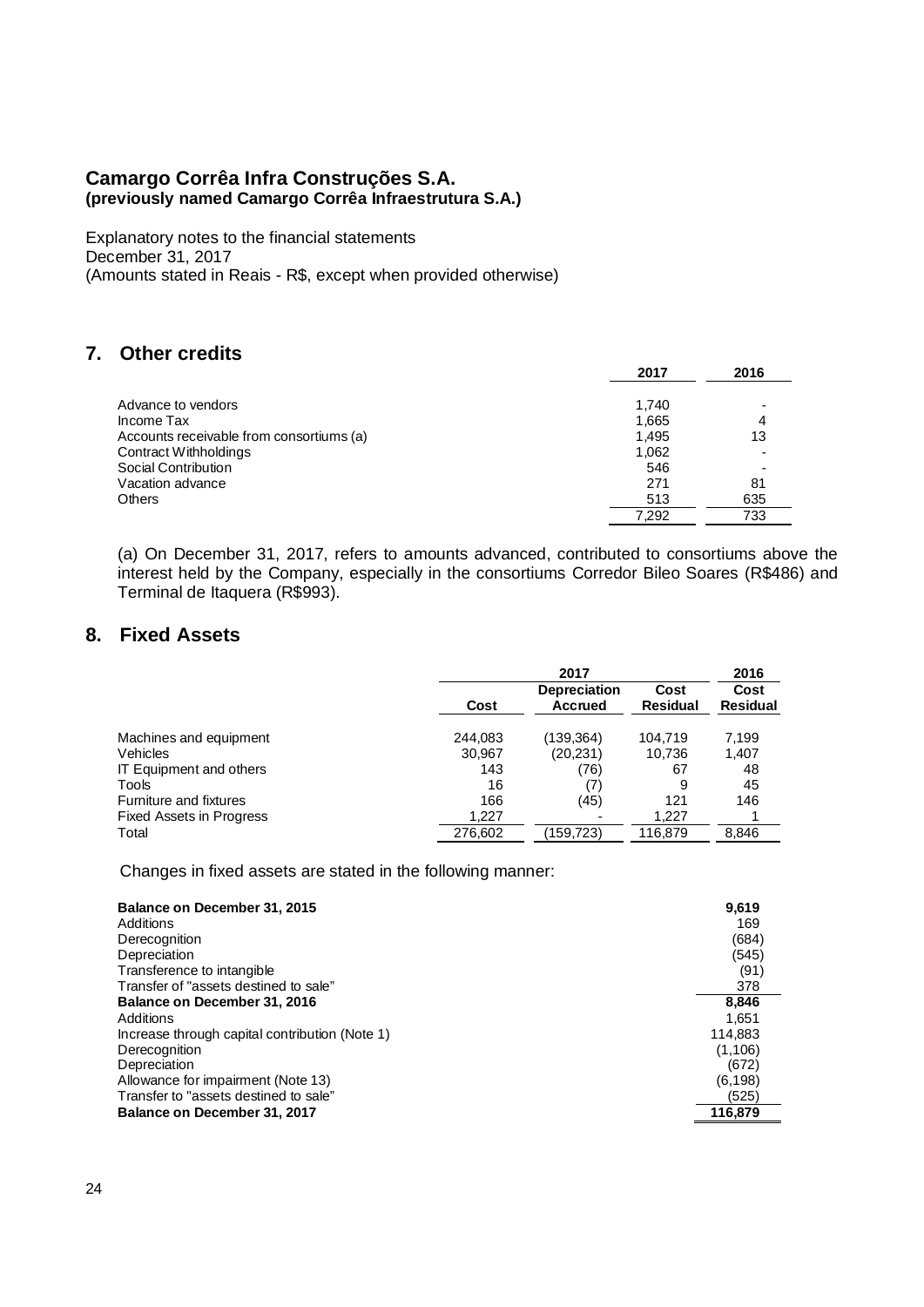Explanatory notes to the financial statements December 31, 2017 (Amounts stated in Reais - R\$, except when provided otherwise)

# **9. Wages, vacation pay and charges payable**

|                                                | 2017  | 2016  |
|------------------------------------------------|-------|-------|
| Reserve for vacation and social charges        | 5.690 | 2.486 |
| National Social Security Institute             | 1.346 | 480   |
| Taxes withheld from wages                      | 1.175 | 238   |
| Government Severance Pay and Unemployment Fund | 410   | 110   |
| Others                                         | 883   | 49    |
|                                                | 9.504 | 3.363 |

# **10. Income Tax and Social Contribution - current and deferred**

| a) | Income tax and social contribution registered in the profit & loss of the fiscal year                                                           |                  |           |
|----|-------------------------------------------------------------------------------------------------------------------------------------------------|------------------|-----------|
|    |                                                                                                                                                 | 2017             | 2016      |
|    |                                                                                                                                                 |                  | 29,570    |
|    | Profit (loss) before income tax and social contributions<br>Rates (15% for income tax plus another 10% to 9% additional to social contribution) | (21, 863)<br>34% | 34%       |
|    | Income tax and social contributions calculated at nominal rates                                                                                 | 7,433            | (10, 054) |
|    | Adjustments for calculation of effective income tax and social contribution:                                                                    |                  |           |
|    | Net exclusions                                                                                                                                  |                  | 75        |
|    | Non-deductible expenses                                                                                                                         | (1,305)          |           |
|    |                                                                                                                                                 | 6,128            | (9,979)   |
|    |                                                                                                                                                 |                  |           |
|    | Income tax and social contribution - current<br>Income tax and social contribution - deferred                                                   |                  | (5,257)   |
|    |                                                                                                                                                 | 6.128            | (4, 722)  |
| b) | Deferred Income Tax and Social Contribution are composed as below:                                                                              |                  |           |
|    |                                                                                                                                                 | 2017             | 2016      |
|    | <b>Active Nature:</b>                                                                                                                           |                  |           |
|    | Tax loss and negative social contribution basis (*)                                                                                             | 7,937            | 1,076     |
|    | Reserves for third-party services                                                                                                               | 27               |           |
|    | Useful life difference in fixed assets                                                                                                          | 353              | 131       |
|    | Reserve for profit sharing                                                                                                                      | 272              |           |
|    | Reserve for labor risks                                                                                                                         | 2                | 3         |
|    |                                                                                                                                                 | 8,591            | 1,210     |
|    | Passive nature:                                                                                                                                 |                  |           |
|    | Profits not realized - Public Administration                                                                                                    | 63               | 63        |
|    | Useful life difference in fixed assets                                                                                                          | 19,030           |           |
|    |                                                                                                                                                 | 19,093           | 63        |
|    | Net balance in noncurrent assets                                                                                                                |                  | 1,147     |
|    | Net balance in noncurrent liabilities                                                                                                           | 10,502           |           |

(\*) The realization of current temporary differences has an expectation of a term under ten years, with economic or financial realization.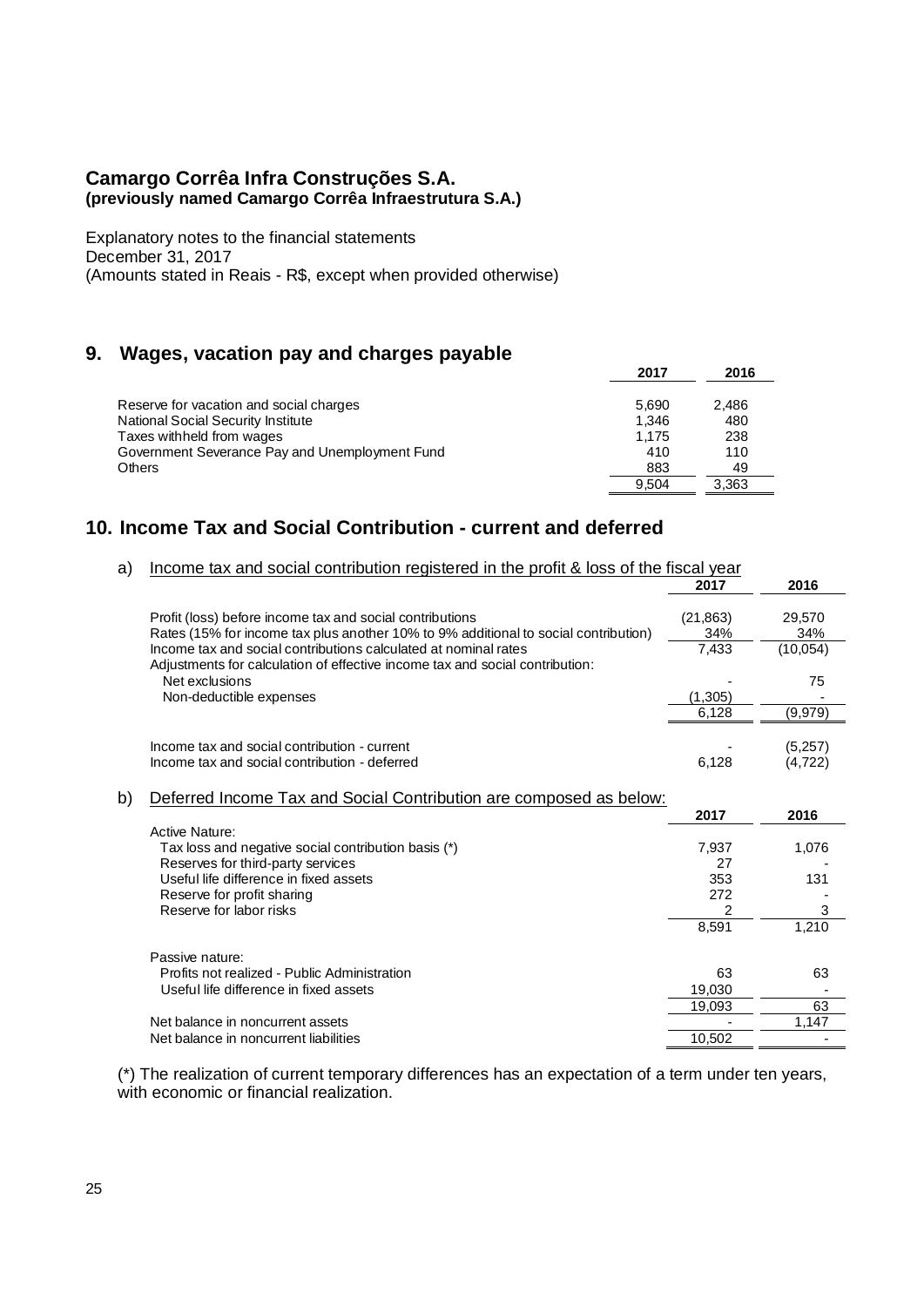Explanatory notes to the financial statements December 31, 2017 (Amounts stated in Reais - R\$, except when provided otherwise)

# **11. Equity**

#### Share Capital

The share capital, on December 31, 2017 is of R\$224,587 (R\$77,480 on December 31, 2016), represented by 24,503,156 (12,440,191 on December 31, 2016) common, registered shares, with no par value.

On October 30, 2017 the parent company CCCP paid in R\$97,107 by transferring a part of the splitoff portion of the equity of CCCC with the issuance of 12,062,965 (twelve million, sixty-two thousand, nine hundred and sixty-five) common, registered shares, with no par value.

On December 23, 2017 the parent company Camargo Corrêa Infra Participações S.A. paid in R\$50,000, received in cash, without the issuance of new shares.

#### Legal Reserve

Represents 5% of the net profit of the fiscal year, as the limit set by Law was observed.

#### Reserve for renewal of equipment

Destined a portion of 5% to the equipment renewal reserve, observing the top limit of 30% of the share capital.

#### Dividends

To the shareholders, it is assured in each fiscal year, the minimum dividend of 25% of the adjusted net profit, pursuant to the Bylaws and the Joint-Stock Company Act.

On December 31, 2017, the Company has not paid reserves or dividends due to having absorbed the profits with accumulated losses.

#### (Loss) Profit per share

Below, it is demonstrated the reconciliation of the net (loss) profit with the amounts used for calculating the basic profit per share:

|                                                                       | 2017       | 2016       |
|-----------------------------------------------------------------------|------------|------------|
| Numerator                                                             |            |            |
| Allocation of (losses) net profits of the fiscal year to shareholders | (15, 735)  | 19.591     |
| Denominator                                                           |            |            |
| Weighted average of shares                                            | 14.494.872 | 12.440.191 |
| (Loss) basic profit per share (in reais)                              | (1.09)     | 1.57       |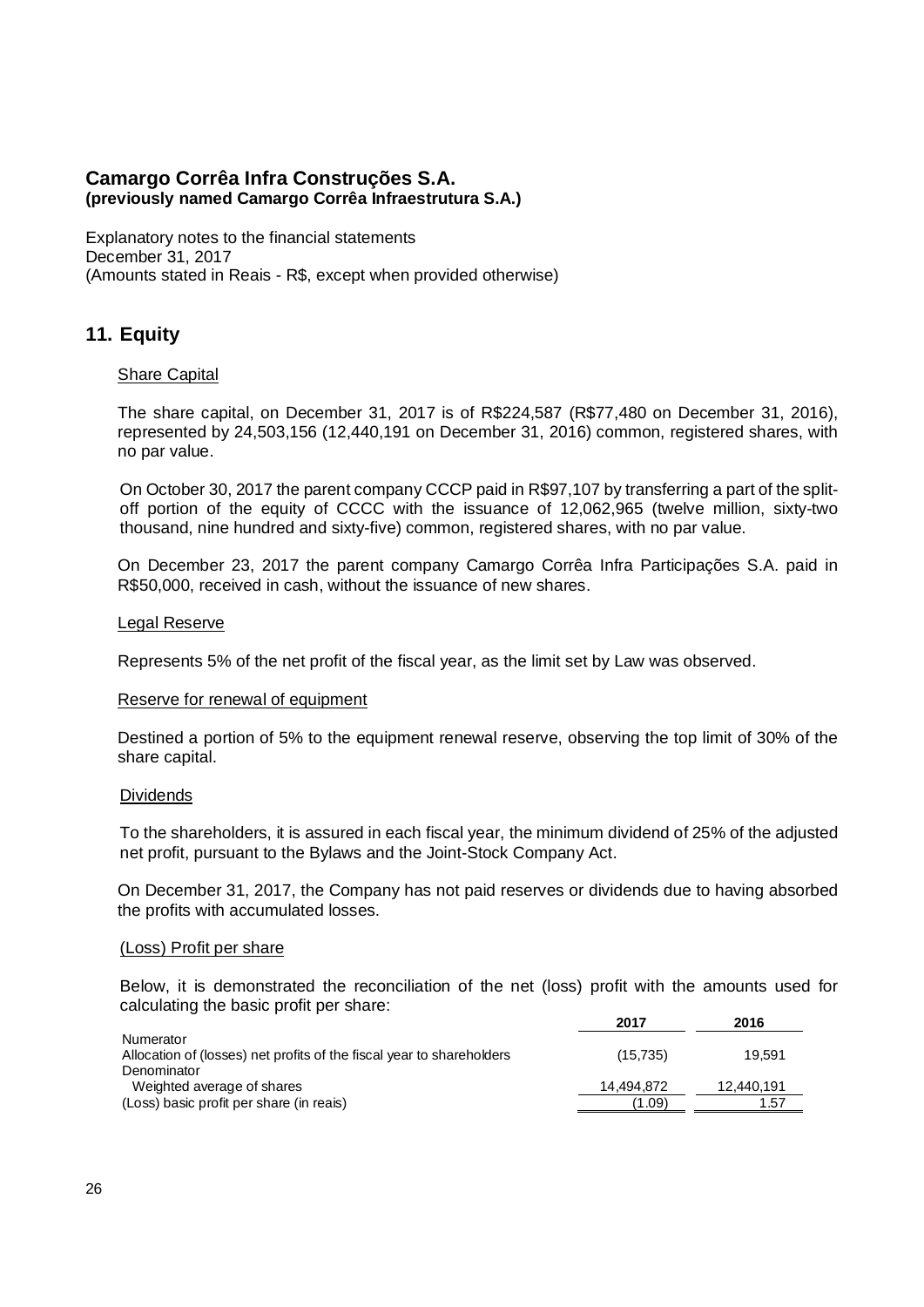Explanatory notes to the financial statements December 31, 2017 (Amounts stated in Reais - R\$, except when provided otherwise)

# **11. Equity** -- Continuation

The Company does not have any debts convertible into shares, neither stock option that would be able to dilute the income per share.

# **12. Revenues**

|                                                    | 2017                             | 2016                              |
|----------------------------------------------------|----------------------------------|-----------------------------------|
| Gross income from provision of services - national | 142,359                          | 196,536                           |
| Income deduction<br>PIS and COFINS(*)<br>$ISS*$    | (5, 195)<br>(4, 362)<br>(9, 557) | (7, 287)<br>(6, 466)<br>(13, 753) |
| Total                                              | 132,802                          | 182,783                           |

(\*) The company recognizes taxes levied on income, based on the rates in force on an accounting basis, among the most relevant ones, PIS/Cofins and ISS.

### **13. Information on the nature of the costs and expenses in the statement of operations**

The Company has presented the statement of operations for the fiscal year using a function-based expense classification. The information on the nature of these expenses recognized in the statement of profit & loss are presented below:

|                                             | 2017       | 2016       |
|---------------------------------------------|------------|------------|
| Raw materials and usable and consumables    | (47,167)   | (55, 847)  |
| Third-party services                        | (39,295)   | (51, 558)  |
| Wages and employee benefits                 | (52, 928)  | (42,627)   |
| Expenses with rent and condominium charges  | (7,980)    | (6,761)    |
| Reserve for loss due to impairment (Note 8) | (6, 198)   |            |
| Expenses with consumables                   | (2, 184)   | (2,909)    |
| Management compensation (*)                 | (948)      |            |
| <b>Travel Expenses</b>                      | (784)      | (626)      |
| Depreciation and amortization               | (687)      | (557)      |
| Other operational, net income (expenses)    | 75         | 295        |
| Total                                       | (158,096)  | (160,590)  |
| Cost of services rendered                   | (141, 548) | (159, 926) |
| General and administrative expenses         | (16, 621)  | (401)      |
| Other operational, net income (expenses)    | 73         | (263)      |
|                                             | (158,096)  | (160,590)  |

(\*) In 2016, there was no compensation paid to the administrators.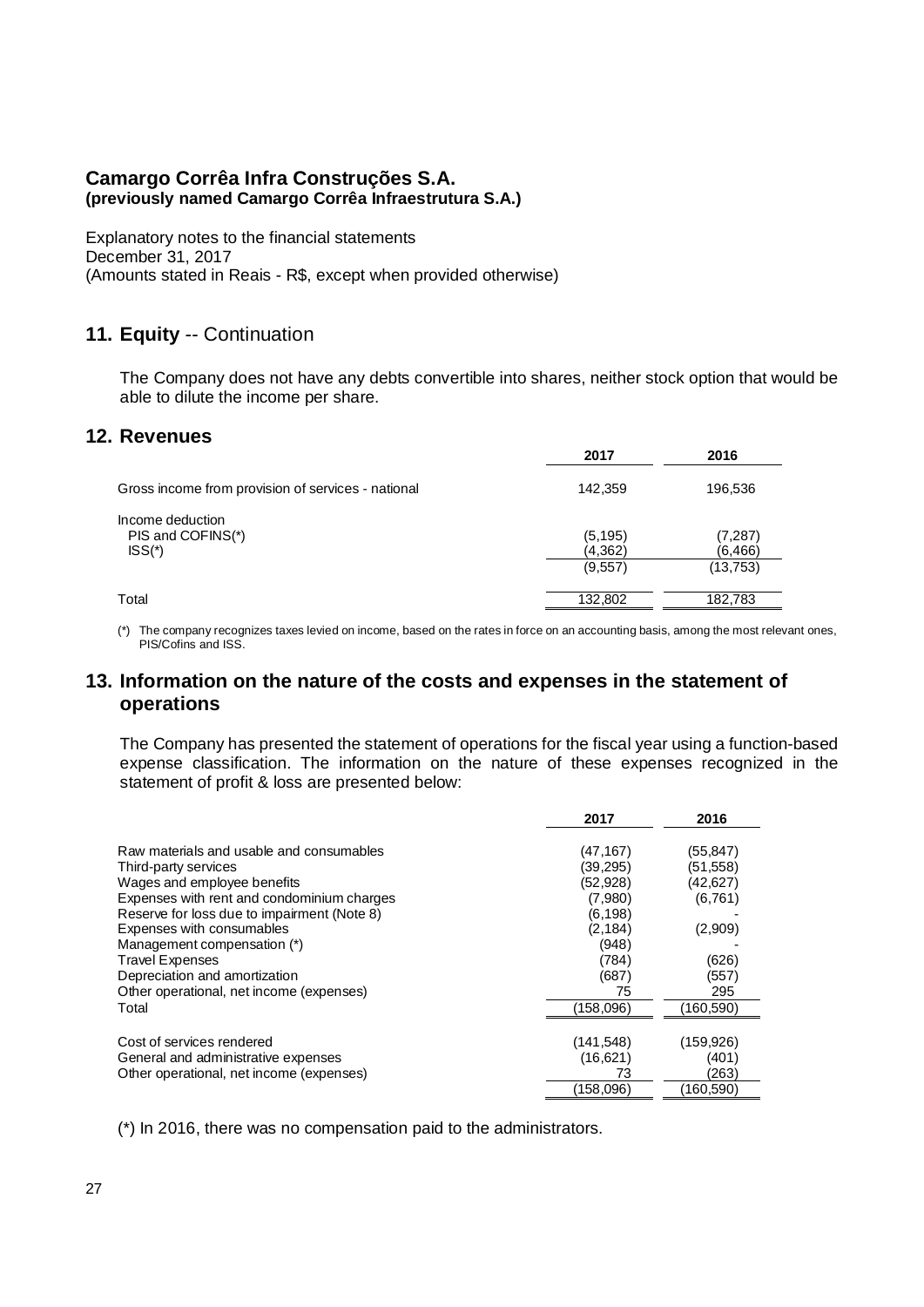Explanatory notes to the financial statements December 31, 2017 (Amounts stated in Reais - R\$, except when provided otherwise)

# **14. Financial Income**

|                                     | 2017  | 2016  |
|-------------------------------------|-------|-------|
| Financial revenues                  |       |       |
| <b>Financial vield</b>              | 1,249 | 4,612 |
| Interests on loan (Note 6)          | 2,796 | 2,898 |
| Others                              | 69    | 48    |
|                                     | 4,114 | 7,558 |
| Financial expenses                  |       |       |
| Interests on loans                  | (1)   | (2)   |
| <b>Banking Expenses</b>             | (41)  | (20)  |
| Fine on obligations                 | (82)  | (26)  |
| Taxes on financial operations - IOF | (368) | (133) |
| Other financial expenses            | (191  |       |
|                                     | (683) | 181   |
| Net financial income                | 3.431 | 7.377 |

### **15. Insurance**

On December 31, 2017, the Company had insurance covering several risks, such as engineering, civil construction work, installation and assembly, civil liability and damages, among other risks.

|                          | 2017    | 2016    |
|--------------------------|---------|---------|
| <b>Financial Damages</b> | 6.422   | 108.174 |
| Engineering risk         | 652.247 | 459.984 |
| Civil liability          | 69.400  | 68,900  |
| Others                   | -       | 15.239  |

The scope of the work of our auditors does not include the issuance of an opinion on the sufficiency of insurance coverage, which was determined by the Company's Management who considers it sufficient for covering eventual claims.

### **16. Benefits to employees**

The Company has a private pension plan, in the form of a defined contribution, and during the fiscal year ended December 31, 2017, the contribution was of R\$130 (R\$24 on December 31, 2016), registered under the title "Wages, provisions and social contributions".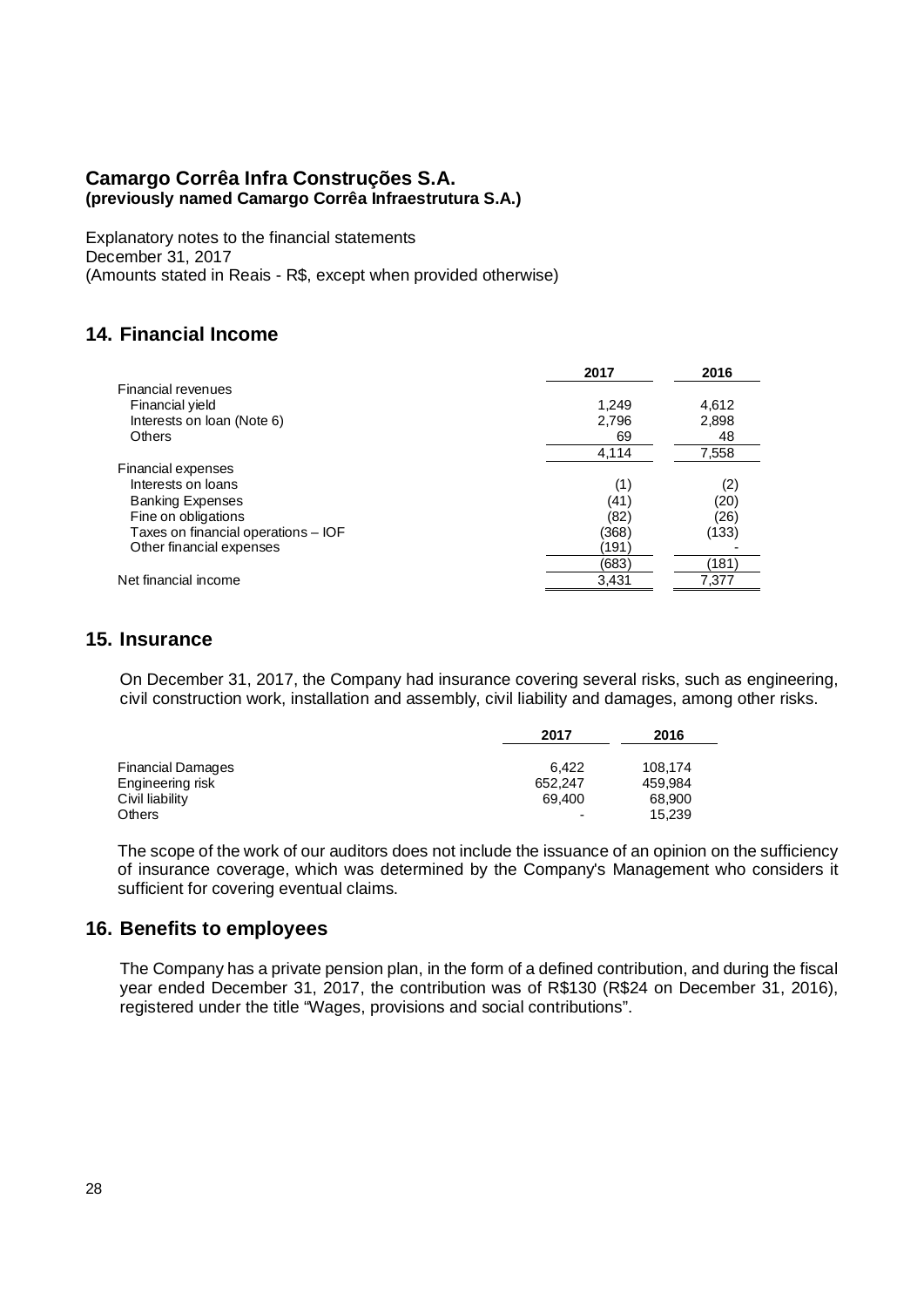Explanatory notes to the financial statements December 31, 2017 (Amounts stated in Reais - R\$, except when provided otherwise)

# **17. Financial Instruments**

#### **17.1 Policy for hiring derivative financial instruments**

Due to the financial obligations assumed by the Company, according to the guidelines set by the Executive Board, it may enter into operations with financial derivative instruments for minimizing exchange risks and rates of interests assumed by the operations, respecting the exposure levels attached to such risks. As mentioned in Note 3.6, on December 31, 2017, the Company had no balances of derivative financial instruments.

#### **17.2 Category of Financial Instruments**

The main financial instruments and their values stated in the financial statements, by category, are showed below. The carrying values of these financial instruments are provided below:

|                                         | <b>Fair Value</b><br>Rank | Category of the<br><b>Financial Instruments</b> | 2017   | 2016    |
|-----------------------------------------|---------------------------|-------------------------------------------------|--------|---------|
| <b>Financial Assets</b>                 |                           |                                                 |        |         |
| Cash equivalent (Note 4)                | 2                         | Fair value in income                            | 5.586  | 17.567  |
| Securities and exchange (Note 4)        | 2                         | Fair value in income                            | 40.899 | 3.200   |
| Accounts Receivable - invoiced (Note 5) | 2                         | Loans and receivables                           | 11.984 | 2.185   |
| Intercompany (Note 6)                   | 2                         | Loans and receivables                           | 96.634 | 112.229 |
| <b>Financial Liabilities</b>            |                           |                                                 |        |         |
| Vendors                                 | 2                         | <b>Amortized Cost</b>                           | 11.700 | 12,670  |
| Loans and financing                     | 2                         | Amortized Cost                                  | 3      | 21      |
| Intercompany (Note 6)                   | 2                         | <b>Amortized Cost</b>                           | 450    | 1,636   |

For determining the market values of financial instruments and investments evaluated by fair value through income, the Company, at the closing of each period, calculates these values based on the information available in the future market, in addition to consulting with financial institutions with whom these operations were transacted. There are no significant differences between the book values and the fair values of financial instruments.

#### *Fair Value Rank*

The Company uses the following hierarchy to determine the fair value of financial instruments by the evaluation technique:

Level 1 - Quoted Prices (unadjusted) in active markets for identical assets and liabilities.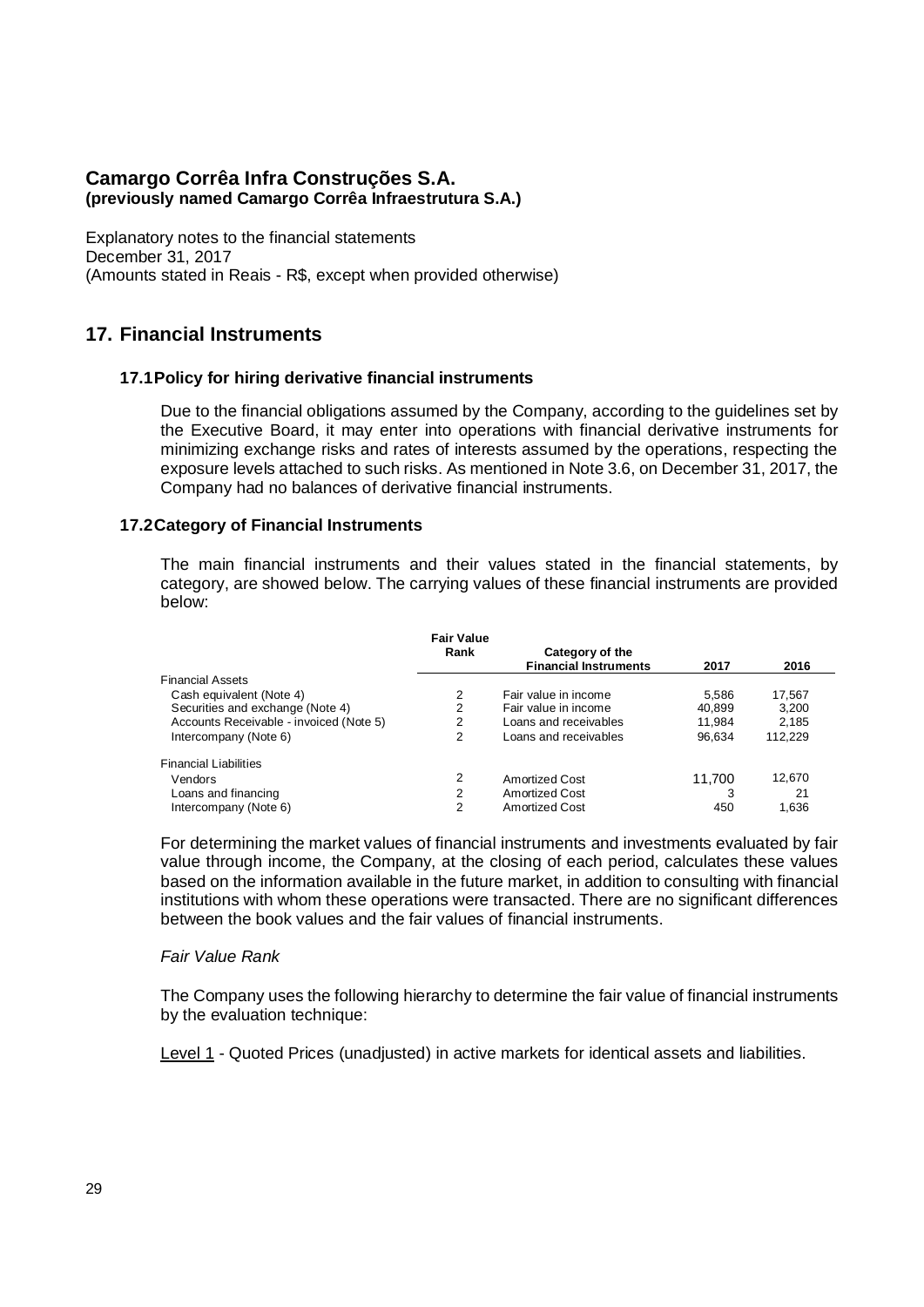Explanatory notes to the financial statements December 31, 2017 (Amounts stated in Reais - R\$, except when provided otherwise)

# **17. Financial Instruments** -- Continuation

#### **17.2 Category of financial instruments** -- Continuation

Level 2: other techniques for which the data have significant effects on the fair value that can be measured, directly or indirectly;

Level 3: techniques that use data, which have a significant effect to the recorded fair value that is not based on data that can be observed in the market.

Throughout the fiscal year ended December 31, 2017, there was no transfer between the Level 1 and Level 2 fair value evaluations, nor transfers between Level 3 and Level fair value evaluations. The Company uses level 2 fair value hierarchy, as provided by CPC 39.

#### **17.3 Exposure to interest rate risks**

The Company is exposed to fluctuating interest rates and inflation indices, especially those relative to the variations of both CDI and Selic. The interest rates in financial investments are mostly attached to the variation of the CDI. These positions are showed below:

|                                             | 2017   | 2016   |
|---------------------------------------------|--------|--------|
| Assets                                      |        |        |
| Cash equivalent and securities and exchange |        |        |
| CDI                                         | 42.102 | 17.358 |
| SELIC-                                      | 4.236  | 2.424  |

#### **17.4 Sensitivity Analysis**

The sensitivity analysis of financial instruments, variations of relevant assets and liabilities of the Company and those exposed to CDI variations are in the following manner:

| <b>Operation</b>                                                                         | Carrying<br>Amount | Scenario 1 | Scenario 2 | Scenario 3 |
|------------------------------------------------------------------------------------------|--------------------|------------|------------|------------|
| Exposure to variable indices<br>Cash equivalent and Securities and<br>Exchange CDI/SELIC | 46.338             | 3.109      | 2.332      | 1.555      |